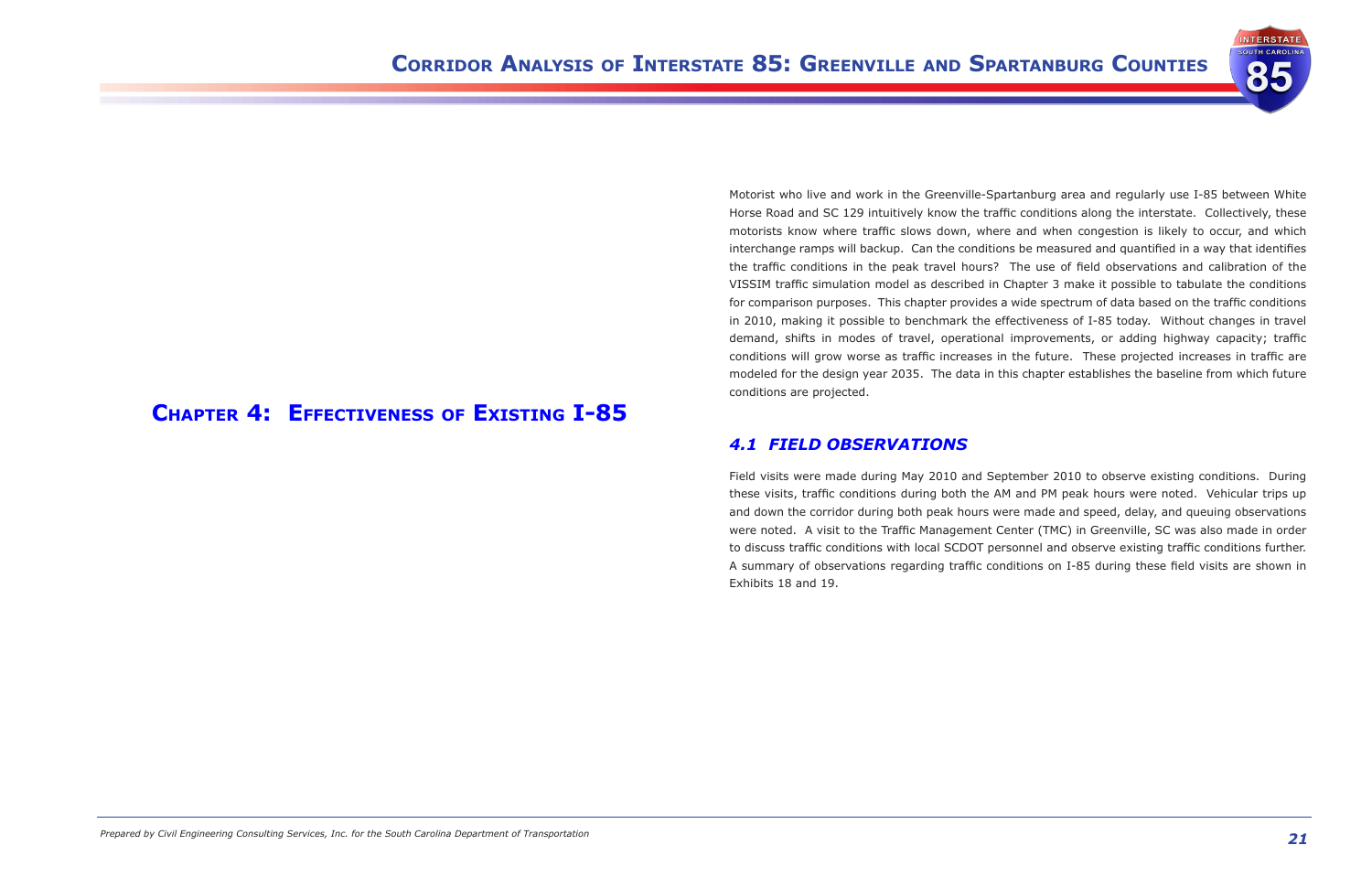

#### **Exhibit 18:  AM Peak Hour Observed Traffic Conditions**

| <b>I-85 SEGMENT</b>                                   | <b>NORTHBOUND DESCRIPTION</b>                                                                                     | <b>SOUTHBOUND DESCRIPTION</b>                                                                                                                     |  |
|-------------------------------------------------------|-------------------------------------------------------------------------------------------------------------------|---------------------------------------------------------------------------------------------------------------------------------------------------|--|
| South end of study to Augusta Rd.                     | Light to moderate traffic                                                                                         | Light to moderate traffic                                                                                                                         |  |
| Augusta Rd. to S. Pleasantburg Dr.                    | Light to moderate traffic                                                                                         | Light to moderate traffic                                                                                                                         |  |
| S. Pleasantburg Dr. to Mauldin Rd.                    | Light to moderate traffic                                                                                         | Light to moderate traffic                                                                                                                         |  |
| Mauldin Rd. to US 276 (Laurens<br>Rd.                 | Light to moderate traffic                                                                                         | Light to moderate traffic                                                                                                                         |  |
| US 276 (Laurens Rd.) to SC 146<br>(Woodruff Rd.)      | Moderate Traffic                                                                                                  | Light to moderate traffic                                                                                                                         |  |
| SC 146 (Woodruff Rd.) to I-385                        | Moderate Traffic                                                                                                  | Moderate Traffic                                                                                                                                  |  |
| I-385 to Pelham Rd.                                   | Congestion extended approximately<br>3/4 mile in advance of Pelham Rd.<br>off-ramp; speeds estimated at 45<br>mph | Congestion (at its peak) extended<br>approximately 2.5 miles in advance<br>of the I-385/Woodruff Rd. C-D off-<br>ramp; speeds estimated at 20 mph |  |
| Pelham Rd. to SC 14                                   | Moderate Traffic                                                                                                  | Congestion extended approximately<br>1/4 mile in advance of Pelham Rd.<br>off-ramp; speeds estimated at 45<br>mph                                 |  |
| SC 14 to Aviation Dr.                                 | Light to moderate traffic                                                                                         | Moderate Traffic                                                                                                                                  |  |
| Aviation Dr. to Brockman-McClimon<br>Rd.              | Light to moderate traffic                                                                                         | Light to moderate traffic                                                                                                                         |  |
| Brockman-McClimon Rd. to SC 101                       | Light to moderate traffic                                                                                         | Light to moderate traffic                                                                                                                         |  |
| SC 101 to SC 290 (E. Main St.)                        | Light to moderate traffic                                                                                         | Light to moderate traffic                                                                                                                         |  |
| SC 290 (E. Main St.) to US 29                         | Light to moderate traffic                                                                                         | Light to moderate traffic                                                                                                                         |  |
| US 29 to SC 129 (Fort Prince Blvd.)                   | Light to moderate traffic                                                                                         | Light to moderate traffic                                                                                                                         |  |
| SC 129 (Fort Prince Blvd.) to I-85<br><b>Business</b> | Light to moderate traffic                                                                                         | Light to moderate traffic                                                                                                                         |  |

#### **Exhibit 19:  PM Peak Hour Observed Traffic Conditions**

| <b>I-85 SEGMENT</b>                                   | <b>NORTHBOUND DESCRIPTION</b>                                                                                                 | <b>SOUTHBOUND DESCRIPTION</b>                                                                                                            |
|-------------------------------------------------------|-------------------------------------------------------------------------------------------------------------------------------|------------------------------------------------------------------------------------------------------------------------------------------|
| South end of study to Augusta Rd.                     | Light to moderate traffic                                                                                                     | Light to moderate traffic                                                                                                                |
| Augusta Rd. to S. Pleasantburg Dr.                    | Light to moderate traffic                                                                                                     | Light to moderate traffic                                                                                                                |
| S. Pleasantburg Dr. to Mauldin Rd.                    | Light to moderate traffic                                                                                                     | Light to moderate traffic                                                                                                                |
| Mauldin Rd. to US 276 (Laurens Rd.)                   | Light to moderate traffic                                                                                                     | Light to moderate traffic                                                                                                                |
| US 276 (Laurens Rd.) to SC 146<br>(Woodruff Rd.)      | Light to moderate traffic                                                                                                     | Light to moderate traffic                                                                                                                |
| SC 146 (Woodruff Rd.) to I-385                        | Light to moderate traffic                                                                                                     | Light to moderate traffic                                                                                                                |
| I-385 to Pelham Rd.                                   | Congestion (at its peak) extended<br>approximately 1000 feet beyond<br>the Pelham Rd. off-ramp; speeds<br>estimated at 55 mph | Congestion extended<br>approximately 2.5 miles in<br>advance of the I-385/Woodruff<br>Rd. C-D off-ramp; speeds<br>estimated at 20 mph    |
| Pelham Rd. to SC 14                                   | Light to moderate traffic                                                                                                     | Congestion extended<br>approximately 1 mile in<br>advance of the Pelham Rd.<br>off-ramp to mile marker 55;<br>speeds estimated at 35 mph |
| SC 14 to Aviation Dr.                                 | Light to moderate traffic                                                                                                     | Moderate traffic                                                                                                                         |
| Aviation Dr. to Brockman-McClimon Rd.                 | Light to moderate traffic                                                                                                     | Light to moderate traffic                                                                                                                |
| Brockman-McClimon Rd, to SC 101                       | Light to moderate traffic                                                                                                     | Light to moderate traffic                                                                                                                |
| SC 101 to SC 290 (E. Main St.)                        | Moderate traffic                                                                                                              | Light to moderate traffic                                                                                                                |
| SC 290 (E. Main St.) to US 29                         | Light to moderate traffic                                                                                                     | Light to moderate traffic                                                                                                                |
| US 29 to SC 129 (Fort Prince Blvd.)                   | Light to moderate traffic                                                                                                     | Light to moderate traffic                                                                                                                |
| SC 129 (Fort Prince Blvd.) to I-85<br><b>Business</b> | Light to moderate traffic                                                                                                     | Light to moderate traffic                                                                                                                |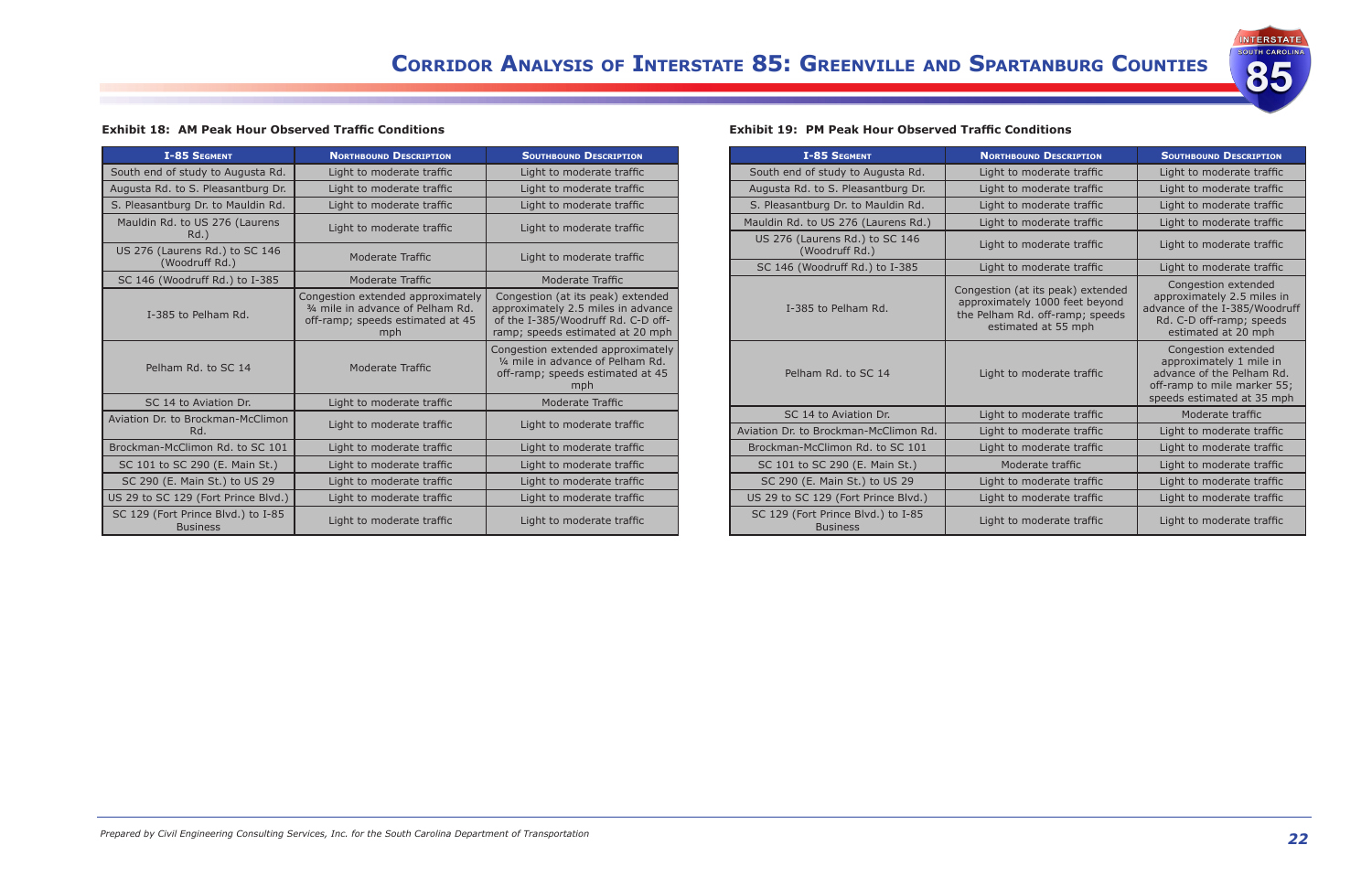

### Vehicle Classification Data

Vehicle classification count data on I-385 and I-85 on either side of the I-385 and I-85 interchange were made available from the I-85/I-385 Interchange Improvements Study (Florence & Hutcheson, November 2009) report. The percentages of trucks were calculated using this data. The vehicles identified as trucks in this study included the following FHWA vehicle classes:

- Class 5 Two-axle, six-tire, single-unit trucks
- Class 6 Three-axle single-unit trucks
- Class 7 Four or more axle single-unit trucks
- Class 8 Four or fewer single-trailer trucks
- Class 9 Five-axle single-trailer trucks
- Class 10 Six or more axle single-trailer trucks
- Class 11 Five or fewer axle multi-trailer trucks
- Class 12 Six-axle multi-trailer trucks
- Class 13 Seven or more axle multi-trailer trucks

The observed vehicle classification count data are summarized in Exhibit 20.

#### **Exhibit 20:  I-85 Vehicle Classification Data**

| <b>CLASS</b> | I-85 BETWEEN WOODRUFF RD. & I-385 |                   |                   | I-85 BETWEEN I-385 AND PELHAM |
|--------------|-----------------------------------|-------------------|-------------------|-------------------------------|
|              | NORTHBOUND                        | <b>SOUTHBOUND</b> | <b>NORTHBOUND</b> | <b>SOUTHBOUND</b>             |
| $1 - 4*$     | 88.5                              | 87.6              | 83.9              | 85.2                          |
|              |                                   |                   | 3.0               |                               |
| $8 - 13$     |                                   |                   |                   |                               |

#### Class 1 – Motorcycle

Class 2 – Passenger Car

Class 3 – Two-axle, four-tire single-unit vehicles

Class 4 - Bus

## **4.2  MEASURES OF EFFECTIVENESS**

Several key measures of effectiveness (MOE's) were evaluated for the existing I-85 based on current traffic conditions. These MOE's include average travel time, delay, average travel speed, level of service (LOS), density, queue length, emissions, fuel consumption, and total network delay. The VISSIM simulation model was run for the existing (2010) AM and PM peak hours. The output data for the performance measures provided in the remainder of this chapter are broken into three sections including network performance, freeway analysis, and intersection analysis. These results show the traffic conditions on both the I-85 mainline as well as the side street intersections.

#### NETWORK PERFORMANCE

#### **AM PEAK HOUR**

Exhibit 21 shows a summary of the average delay time per vehicle and the average speed on a networkwide basis for the AM peak hour.

#### **Exhibit 21:  Existing (2010) AM Peak Hour Network Performance Summary**

| <b>EXISTING (2010) AM PEAK HOUR</b><br><b>NETWORK PERFORMANCE SUMMARY</b> |          |  |  |  |
|---------------------------------------------------------------------------|----------|--|--|--|
| <b>VALUE</b><br><b>PARAMETER</b>                                          |          |  |  |  |
| Average delay time per vehicle (seconds)                                  | 164.7982 |  |  |  |
| Average speed (mph)                                                       | 37.7252  |  |  |  |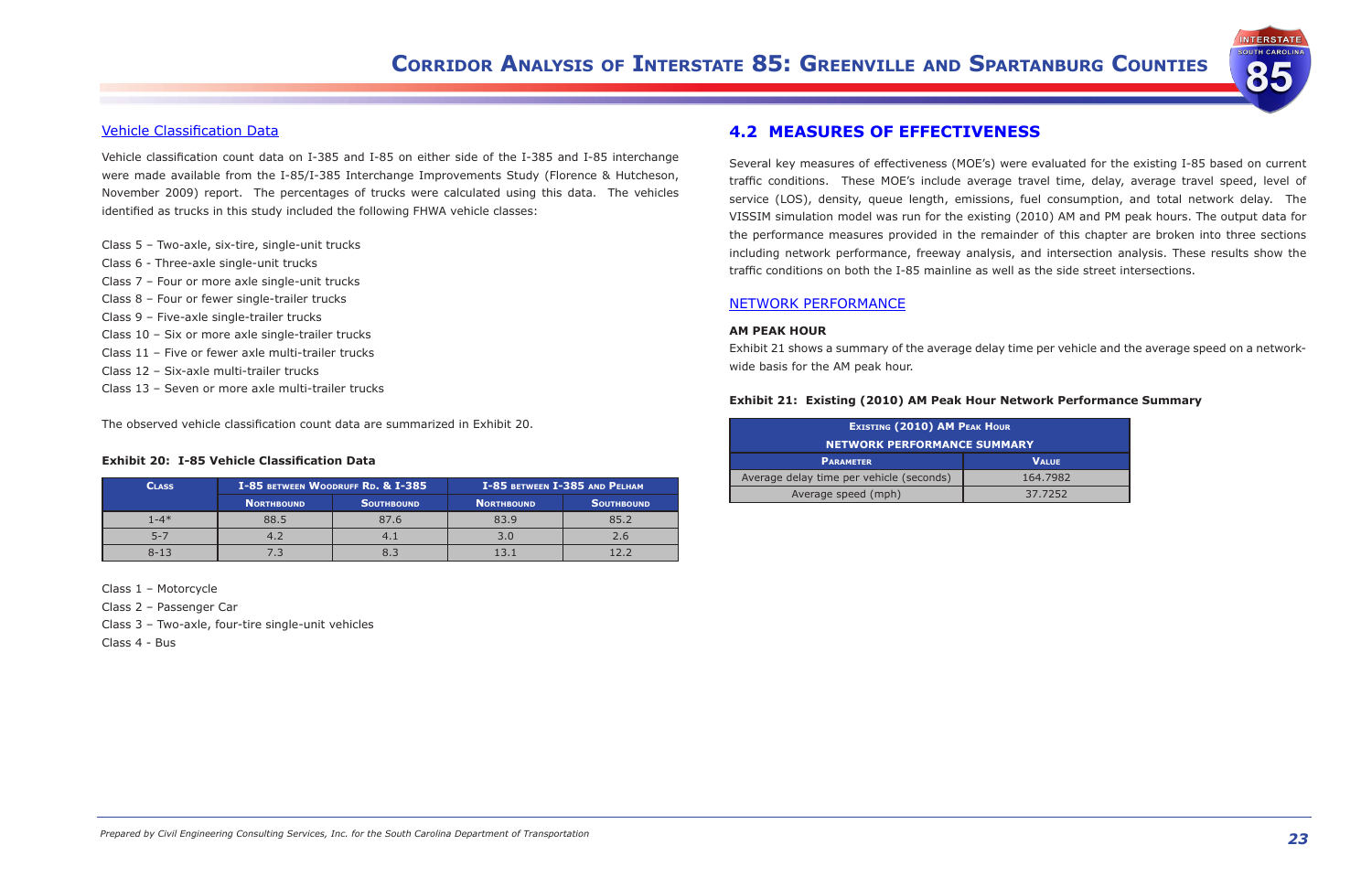

Exhibit 22 shows a summary of emissions and fuel consumption for the study area during the AM peak hour. The data is broken down by interchange. In general, each interchange area extends approximately half the distance to the upstream and downstream interchanges.

|  |  |  | Exhibit 22: Existing (2010) AM Peak Hour Emissions and Fuel Consumption Summary |  |  |
|--|--|--|---------------------------------------------------------------------------------|--|--|
|--|--|--|---------------------------------------------------------------------------------|--|--|

|                | <b>EXISTING (2010) AM PEAK HOUR</b><br><b>EMISSIONS AND FUEL CONSUMPTION SUMMARY</b> |                     |                                 |                      |                         |  |  |  |
|----------------|--------------------------------------------------------------------------------------|---------------------|---------------------------------|----------------------|-------------------------|--|--|--|
| <b>NODE ID</b> | <b>INTERCHANGE</b>                                                                   | <b>CO EMISSIONS</b> | <b>NO<sub>x</sub></b> EMISSIONS | <b>VOC EMISSIONS</b> | <b>FUEL CONSUMPTION</b> |  |  |  |
|                |                                                                                      | (G/HR)              | (G/HR)                          | (G/HR)               | (GAL/HR)                |  |  |  |
| 119            | Augusta Rd.                                                                          | 69,995              | 13,618                          | 16,222               | 1,001                   |  |  |  |
| 2              | S. Pleasantburg<br>Dr.                                                               | 26,525              | 5,161                           | 6,147                | 379                     |  |  |  |
| $\overline{3}$ | Mauldin Rd.                                                                          | 68,551              | 13,338                          | 15,887               | 981                     |  |  |  |
| $\overline{4}$ | US 276 (Laurens<br>Rd.)                                                              | 105,157             | 20,460                          | 24,371               | 1,504                   |  |  |  |
| 48             | Woodruff Rd.                                                                         | 60,879              | 11,845                          | 14,109               | 871                     |  |  |  |
| 6              | $I - 385$                                                                            | 156,329             | 30,416                          | 36,231               | 2,236                   |  |  |  |
| 59             | Pelham Rd.                                                                           | 136,264             | 26,512                          | 31,581               | 1,949                   |  |  |  |
| 8              | <b>SC 14</b>                                                                         | 75,206              | 14,632                          | 17,430               | 1,076                   |  |  |  |
| 9              | Aviation Dr.                                                                         | 37,300              | 7,257                           | 8,645                | 534                     |  |  |  |
| 10             | Brockman-<br>McClimon Rd.                                                            | 62,383              | 12,137                          | 14,458               | 892                     |  |  |  |
| 80             | <b>SC 101</b>                                                                        | 118,220             | 23,001                          | 27,399               | 1,691                   |  |  |  |
| 93             | <b>SC 290</b>                                                                        | 126,489             | 24,610                          | 29,315               | 1,810                   |  |  |  |
| 101            | <b>US 29</b>                                                                         | 98,772              | 19,217                          | 22,891               | 1,413                   |  |  |  |
| 113            | <b>SC 129</b>                                                                        | 64,956              | 12,638                          | 15,054               | 929                     |  |  |  |
| 15             | I-85 Business                                                                        | 56,968              | 11,084                          | 13,203               | 815                     |  |  |  |
|                | <b>TOTAL</b>                                                                         | 1,263,993           | 245,927                         | 292,943              | 18,083                  |  |  |  |

### **PM PEAK HOUR**

Exhibit 23 shows a summary of the average delay time per vehicle and the average speed on a networkwide basis for the PM peak hour.

#### **Exhibit 23:  Existing (2010) PM Peak Hour Network Performance Summary**

| <b>EXISTING (2010) PM PEAK HOUR</b><br><b>NETWORK PERFORMANCE SUMMARY</b> |          |  |  |  |
|---------------------------------------------------------------------------|----------|--|--|--|
| <b>PARAMETER</b><br><b>VALUE</b>                                          |          |  |  |  |
| Average delay time per vehicle (seconds)                                  | 118.9703 |  |  |  |
| Average speed (mph)                                                       | 42.6985  |  |  |  |

Exhibit 24 shows a summary of emissions and fuel consumption for the study area during the PM peak hour. The data is broken down by interchange. In general, each interchange area extends approximately half the distance to the upstream and downstream interchanges.

#### **Exhibit 24:  Existing (2010) PM Peak Hour Emissions and Fuel Consumption Summary**

| <b>EXISTING (2010) PM PEAK HOUR</b><br><b>EMISSIONS AND FUEL CONSUMPTION SUMMARY</b> |                            |                               |                                           |                                 |        |  |  |
|--------------------------------------------------------------------------------------|----------------------------|-------------------------------|-------------------------------------------|---------------------------------|--------|--|--|
| Node ID                                                                              | Interchange                | <b>CO Emissions</b><br>(g/hr) | <b>NO<sub>x</sub></b> Emissions<br>(g/hr) | Fuel<br>Consumption<br>(gal/hr) |        |  |  |
| 119                                                                                  | Augusta Rd.                | 83,336                        | 16,214                                    | 19,314                          | 1,192  |  |  |
| 2                                                                                    | S. Pleasantburg<br>Dr.     | 31,984                        | 6,223                                     | 7,412                           | 458    |  |  |
| 3                                                                                    | Mauldin Rd.                | 78,805                        | 15,333                                    | 18,264                          | 1,127  |  |  |
| $\overline{4}$                                                                       | US 276 (Laurens<br>$Rd.$ ) | 116,705                       | 27,047<br>22,706                          |                                 |        |  |  |
| 48                                                                                   | Woodruff Rd.               | 78,054                        | 15,187                                    | 18,090                          | 1,117  |  |  |
| 6                                                                                    | $I - 385$                  | 204,568                       | 39,802                                    | 47,411                          | 2,927  |  |  |
| 59                                                                                   | Pelham Rd.                 | 143,512                       | 27,922                                    | 33,260                          |        |  |  |
| 8                                                                                    | <b>SC 14</b>               | 89,138                        | 17,343                                    | 20,659                          | 1,275  |  |  |
| 9                                                                                    | Aviation Dr.               | 47,173                        | 9,178                                     | 10,933                          | 675    |  |  |
| 10                                                                                   | Brockman-<br>McClimon Rd.  | 77,529                        | 15,084                                    | 17,968                          | 1,109  |  |  |
| 80                                                                                   | <b>SC 101</b>              | 140,945                       | 27,423                                    | 32,665                          | 2,016  |  |  |
| 93                                                                                   | <b>SC 290</b>              | 141,824                       | 27,594                                    | 32,869                          | 2,029  |  |  |
| 101                                                                                  | <b>US 29</b>               | 111,975                       | 21,786                                    | 25,951                          | 1,602  |  |  |
| 113                                                                                  | <b>SC 129</b>              | 71,875                        | 13,984                                    | 16,658                          | 1,028  |  |  |
| 15                                                                                   | I-85 Business              | 23,960                        | 4,662                                     | 5,553                           | 343    |  |  |
|                                                                                      | <b>TOTAL</b>               | 1,441,384                     | 280,441                                   | 334,055                         | 20,621 |  |  |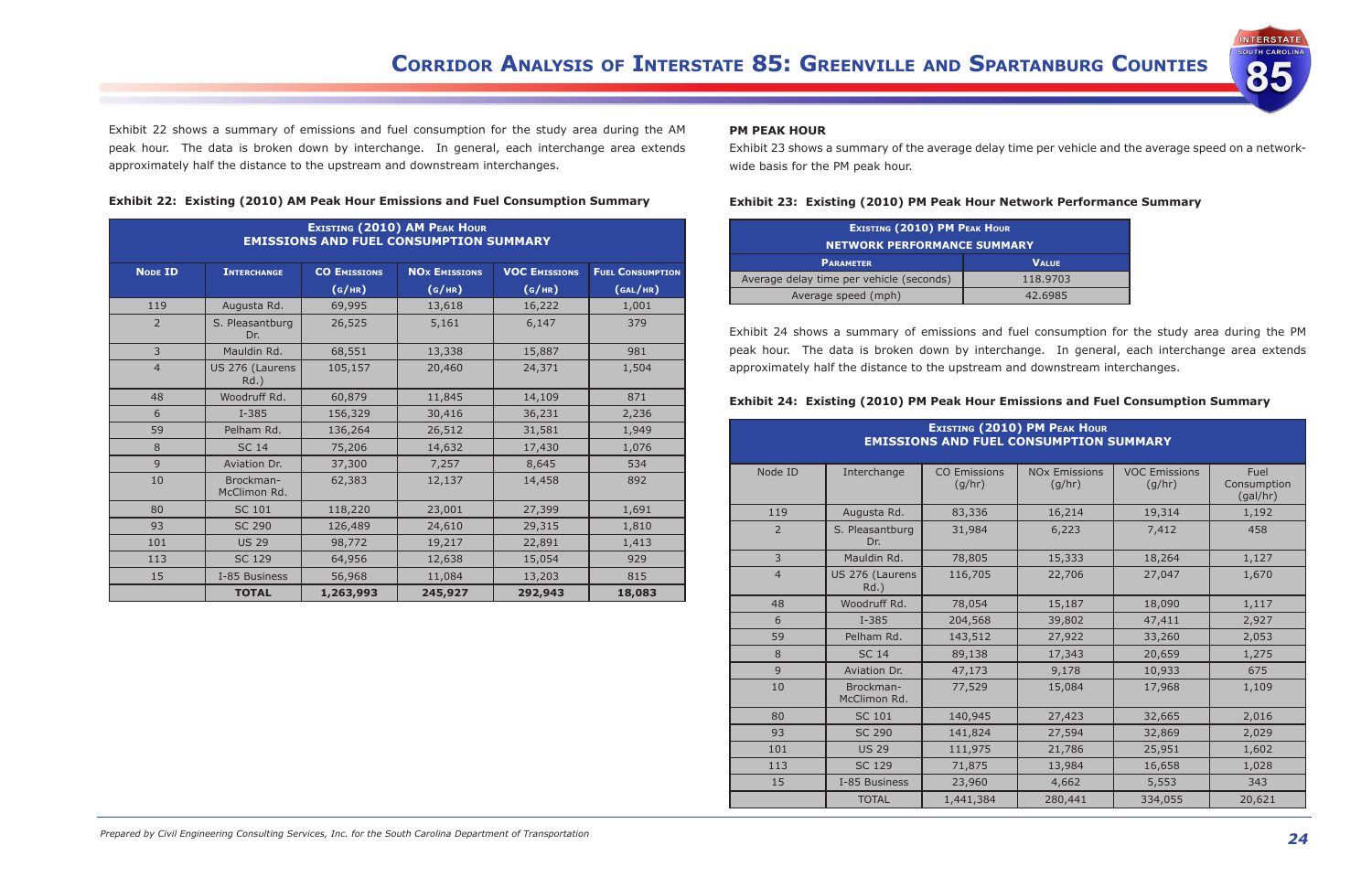**INTERSTATE UTH CAROLIN** 

85

#### FREEWAY ANALYSIS

The following tables summarize the I-85 mainline LOS for each section along the freeway as well as the travel times between each interchange for the AM and PM peak hours. In general, the LOS, density, and average speed are shown for basic freeway segments.

#### **AM PEAK HOUR**

Exhibits 25 through 27 show the output data provided by the VISSIM modeling software for the AM peak hour.

#### **Exhibit 25:  Existing (2010) AM Peak Hour Freeway Level of Service Table**

| <b>EXISTING (2010) AM PEAK HOUR</b><br><b>I-85 MAINLINE LEVEL OF SERVICE TABLE</b> |                           |                               |                |                           |                               |                |  |
|------------------------------------------------------------------------------------|---------------------------|-------------------------------|----------------|---------------------------|-------------------------------|----------------|--|
|                                                                                    |                           | <b>SB</b>                     |                |                           | <b>NB</b>                     |                |  |
| <b>SECTION DESCRIPTION</b>                                                         | <b>DENSITY</b><br>(VPMPL) | AVG.<br><b>SPEED</b><br>(MPH) | <b>LOS</b>     | <b>DENSITY</b><br>(VPMPL) | AVG.<br><b>SPEED</b><br>(MPH) | <b>LOS</b>     |  |
| Between I-85 Business Interchange and North<br>End of Study                        | 17.2                      | 62.5                          | B              | 15.1                      | 62.4                          | <sub>B</sub>   |  |
| Between SC 129 and I-85 Business Interchange                                       | 15.4                      | 61.4                          | <sub>B</sub>   | 14.4                      | 61.0                          | B.             |  |
| Between US 29 and SC 129                                                           | 21.6                      | 59.9                          | $\overline{C}$ | 17.7                      | 61.1                          | <sub>B</sub>   |  |
| Between SC 290 and US 29                                                           | 21.8                      | 59.8                          | $\mathsf{C}$   | 17.2                      | 61.4                          | <sub>B</sub>   |  |
| Between SC 101 and SC 290                                                          | 23.5                      | 51.5                          | $\overline{C}$ | 17.0                      | 61.3                          | <sub>B</sub>   |  |
| Between Brockman-McClimon Rd. and SC 101                                           | 21.6                      | 59.6                          | $\overline{C}$ | 15.2                      | 61.2                          | <sub>B</sub>   |  |
| Between Aviation Dr. and Brockman-McClimon Rd.                                     | 16.2                      | 62.6                          | <sub>B</sub>   | 11.6                      | 63.1                          | $\overline{B}$ |  |
| Between SC 14 and Aviation Dr.                                                     | 14.1                      | 62.5                          | <sub>B</sub>   | 9.7                       | 62.3                          | $\overline{A}$ |  |
| Between Pelham Rd. and SC 14                                                       | 69.2                      | 29.1                          | F              | 16.9                      | 60.3                          | <sub>B</sub>   |  |
| Between I-385 and Pelham Rd.                                                       | 98.1                      | 11.6                          | F              | 59.5                      | 24.5                          | F.             |  |
| Between Woodruff Rd. and I-385                                                     | 11.4                      | 48.6                          | <sub>B</sub>   | 11.1                      | 62.6                          | <sub>B</sub>   |  |
| Between Laurens Rd. and Woodruff Rd.                                               | 18.3                      | 60.9                          | C              | 20.3                      | 56.7                          | C              |  |
| Between Mauldin Rd. & Laurens Rd.                                                  | 21.1                      | 59.2                          | C              | 20.7                      | 59.0                          | $\mathsf{C}$   |  |
| Between Pleasantburg Dr. and Mauldin Rd.                                           | 13.7                      | 62.6                          | <sub>B</sub>   | 12.4                      | 63.1                          | <sub>B</sub>   |  |
| Between Augusta Rd. and Pleasantburg Dr.                                           | 13.7                      | 62.6                          | <sub>B</sub>   | 12.4                      | 63.1                          | <sub>B</sub>   |  |
| Between South End of Study and Augusta Rd.                                         | 16.1                      | 61.2                          | <sub>B</sub>   | 12.4                      | 63.1                          | B.             |  |
| Between I-85 Business Interchange and North<br>End of Study                        | 17.3                      | 61.5                          | <sub>B</sub>   | 19.6                      | 59.0                          | $\mathsf{C}$   |  |

#### **Exhibit 26:  Existing (2010) AM Peak Hour I-85 NB Travel Times**

|                   | <b>EXISTING (2010) AM PEAK HOUR</b><br><b>NORTHBOUND I-85 TRAVEL TIME</b>            |                    |                      |  |  |  |  |
|-------------------|--------------------------------------------------------------------------------------|--------------------|----------------------|--|--|--|--|
| <b>TT SEGMENT</b> |                                                                                      | <b>TRAVEL TIME</b> | <b>AVERAGE SPEED</b> |  |  |  |  |
| ID                | <b>SEGMENT LABEL</b>                                                                 | (sec.)             | (MPH)                |  |  |  |  |
| 100               | From South End of Study to Augusta Rd./Pleasantburg Dr./<br>Mauldin Rd. C-D off-ramp | 72.8               | 60.9                 |  |  |  |  |
| 101               | From Augusta Rd./Pleasantburg Dr./Mauldin Rd. C-D off-ramp<br>to C-D on-ramp         | 98.5               | 63.1                 |  |  |  |  |
| 102               | From Augusta Rd./Pleasantburg Dr./Mauldin Rd. C-D on-ramp<br>to Laurens Rd. off-ramp | 94.5               | 54.7                 |  |  |  |  |
| 103               | From Laurens Rd. off-ramp to on-ramp                                                 | 16.0               | 61.1                 |  |  |  |  |
| 104               | From Laurens Rd. on-ramp to Woodruff Rd. off-ramp                                    | 106.6              | 57.6                 |  |  |  |  |
| 105               | From Woodruff Rd./I-385 C-D off-ramp to C-D on-ramp                                  | 64.2               | 62.2                 |  |  |  |  |
| 106               | From I-385 on-ramp to Pelham Rd. off-ramp                                            | 341.4              | 24.4                 |  |  |  |  |
| 107               | From Pelham Rd. off-ramp to on-ramp                                                  | 47.5               | 57.8                 |  |  |  |  |
| 108               | From Pelham Rd. on-ramp to SC 14 off-ramp                                            | 76.9               | 60.2                 |  |  |  |  |
| 109               | From SC 14 off-ramp to Aviation Dr. on-ramp                                          | 84.6               | 62.2                 |  |  |  |  |
| 110               | From Aviation Dr. on-ramp to Brockman-McClimon Rd. off-<br>ramp                      | 38.9               | 63.1                 |  |  |  |  |
| 111               | From Brockman-McClimon Rd. off-ramp to on-ramp                                       | 52.0               | 62.2                 |  |  |  |  |
| 112               | From Brockman-McClimon Rd. on-ramp to SC 101 off-ramp                                | 57.0               | 61.2                 |  |  |  |  |
| 113               | From SC 101 off-ramp to on-ramp                                                      | 52.4               | 62.1                 |  |  |  |  |
| 114               | From SC 101 on-ramp to SC 290 off-ramp                                               | 152.6              | 60.3                 |  |  |  |  |
| 115               | From SC 290 off-ramp to on-ramp                                                      | 51.1               | 61.3                 |  |  |  |  |
| 116               | From SC 290 on-ramp to US 29 off-ramp                                                | 109.5              | 60.0                 |  |  |  |  |
| 117               | From US 29 off-ramp to on-ramp                                                       | 19.9               | 61.8                 |  |  |  |  |
| 118               | From US 29 on-ramp to SC 129 off-ramp                                                | 90.5               | 59.8                 |  |  |  |  |
| 119               | From SC 129 off-ramp to on-ramp                                                      | 22.6               | 60.7                 |  |  |  |  |
| 120               | From SC 129 on-ramp to I-85 Bus. split                                               | 48.1               | 61.3                 |  |  |  |  |
| 121               | From I-85 Bus. split to North End of Study                                           | 40.6               | 61.8                 |  |  |  |  |
|                   | <b>Total Travel Time (sec.)</b>                                                      | 1738.4             |                      |  |  |  |  |
|                   | <b>Total Travel Time (min.)</b>                                                      | 29.0               |                      |  |  |  |  |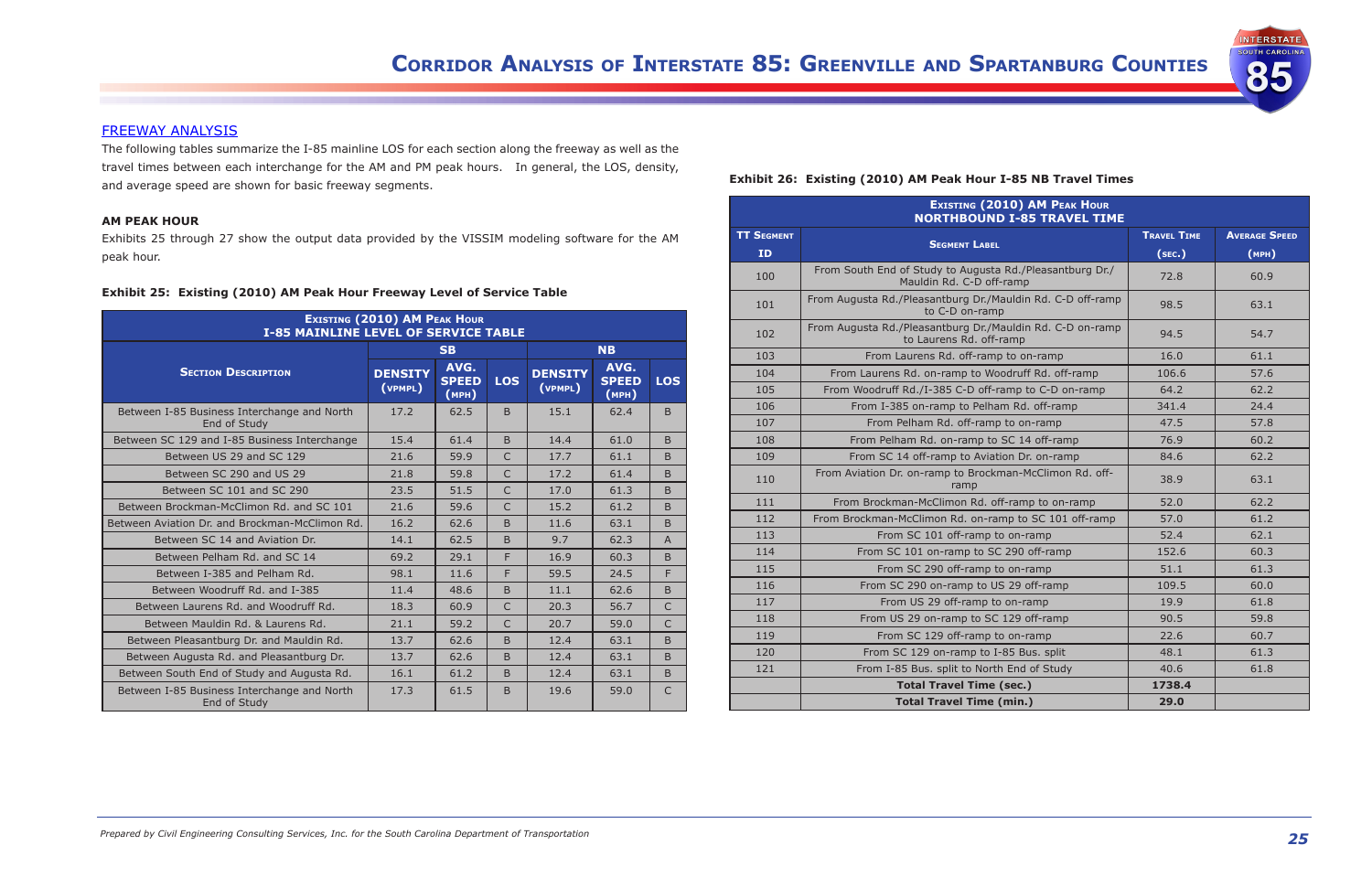

|                   | <b>EXISTING (2010) AM PEAK HOUR</b><br><b>SOUTHBOUND I-85 TRAVEL TIME</b>       |                    |                      |  |
|-------------------|---------------------------------------------------------------------------------|--------------------|----------------------|--|
| <b>TT SEGMENT</b> |                                                                                 | <b>TRAVEL TIME</b> | <b>AVERAGE SPEED</b> |  |
| ID.               | <b>SEGMENT LABEL</b>                                                            | (sec.)             | (MPH)                |  |
| 200               | North End of study to I-85 Bus. on-ramp                                         | 42.4               | 59.9                 |  |
| 201               | I-85 Bus. on-ramp to SC 129 on-ramp                                             | 65.2               | 60.1                 |  |
| 202               | SC 129 on-ramp to US 29 off-ramp                                                | 95.2               | 59.4                 |  |
| 203               | US 29 off-ramp to on-ramp                                                       | 8.1                | 60.3                 |  |
| 204               | US 29 on-ramp to SC 290 off-ramp                                                | 139.8              | 56.7                 |  |
| 205               | SC 290 off-ramp to on-ramp                                                      | 48.7               | 60.6                 |  |
| 206               | SC 290 on-ramp to SC 101 off-ramp                                               | 168.9              | 56.7                 |  |
| 207               | SC 101 off-ramp to on-ramp                                                      | 52.4               | 61.0                 |  |
| 208               | SC 101 on-ramp to Brockman-McClimon Rd. off-ramp                                | 53.8               | 59.4                 |  |
| 209               | Brockman-McClimon Rd. off-ramp to on-ramp                                       | 49.5               | 60.8                 |  |
| 210               | Brockman-McClimon Rd. on-ramp to Aviation Dr. off-ramp                          | 28.3               | 62.6                 |  |
| 211               | Aviation Dr. off-ramp to SC 14 on-ramp                                          | 101.5              | 56.4                 |  |
| 212               | SC 14 on-ramp to Pelham Rd. off-ramp                                            | 237.5              | 21.4                 |  |
| 213               | Pelham Rd. off-ramp to on-ramp                                                  | 80.4               | 36.7                 |  |
| 214               | Pelham Rd. on-ramp to I-385/Woodruff Rd. C-D off-ramp                           | 533.0              | 13.1                 |  |
| 215               | I-385/Woodruff Rd. C-D off-ramp to on-ramp                                      | 83.9               | 60.7                 |  |
| 216               | I-385/Woodruff Rd. C-D on-ramp to Laurens Rd. off-ramp                          | 97.2               | 60.4                 |  |
| 217               | Laurens Rd. off-ramp to on-ramp                                                 | 18.2               | 54.9                 |  |
| 218               | Laurens Rd. on-ramp to Augusta Rd./Pleasantburg Dr./Mauldin<br>Rd. C-D off-ramp | 95.1               | 58.7                 |  |
| 219               | Augusta Rd./Pleasantburg Dr./Mauldin Rd. C-D off-ramp to on-<br>ramp            | 77.3               | 62.3                 |  |
| 220               | Augusta Rd./Pleasantburg Dr./Mauldin Rd. C-D on-ramp to<br>South End of study   | 87.5               | 61.5                 |  |
|                   | <b>Total Travel Time (sec.)</b>                                                 | 2163.8             |                      |  |
|                   | <b>Total Travel Time (min.)</b>                                                 | 36.1               |                      |  |

**Exhibit 27:  Existing (2010) AM Peak Hour I-85 SB Travel Times**

Exhibits 28 and 29 show the comparison between the VISSIM model simulation travel time along the I-85 freeway and the computed average travel time, as provided by the INRIX data. The graphs are shown for both the northbound and southbound directions in the AM peak hour.



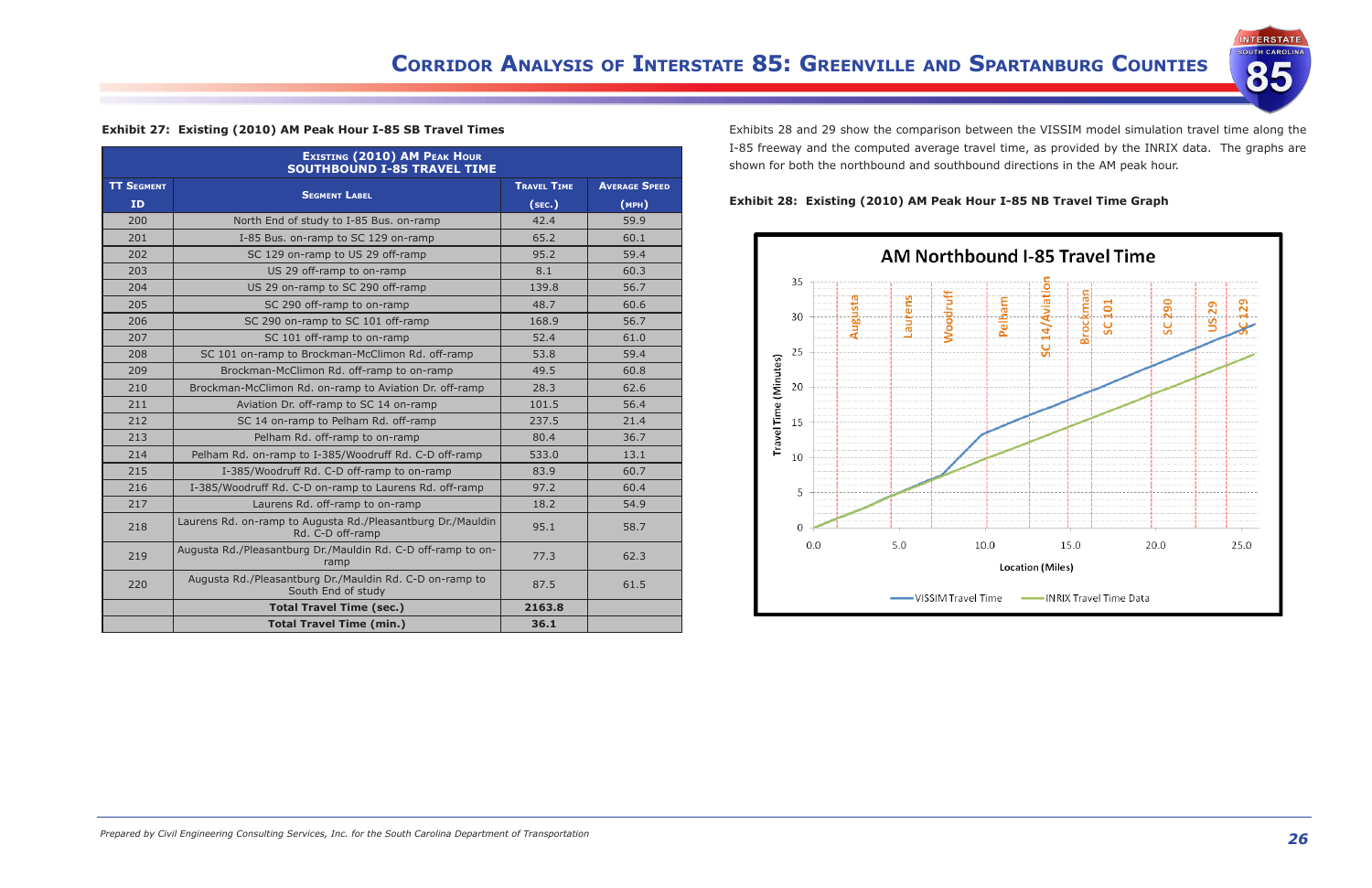





#### **PM PEAK HOUR**

Exhibits 30 through 32 show the output data provided by the VISSIM modeling software for the PM peak hour.

#### **Exhibit 30:  Existing (2010) PM Peak Hour Freeway Level of Service Table**

| <b>EXISTING (2010) PM PEAK HOUR</b><br><b>I-85 MAINLINE LEVEL OF SERVICE TABLE</b> |                           |                               |              |                           |                               |                |
|------------------------------------------------------------------------------------|---------------------------|-------------------------------|--------------|---------------------------|-------------------------------|----------------|
|                                                                                    |                           | <b>SB</b>                     |              |                           | <b>NB</b>                     |                |
| <b>SECTION DESCRIPTION</b>                                                         | <b>DENSITY</b><br>(VPMPL) | AVG.<br><b>SPEED</b><br>(MPH) | <b>LOS</b>   | <b>DENSITY</b><br>(VPMPL) | AVG.<br><b>SPEED</b><br>(MPH) | <b>LOS</b>     |
| Between I-85 Business Interchange and North<br>End of Study                        | 18.0                      | 57.8                          | $\mathsf{C}$ | 17.3                      | 61.5                          | <sub>B</sub>   |
| Between SC 129 and I-85 Business Interchange                                       | 15.2                      | 61.7                          | B            | 17.2                      | 59.6                          | B              |
| Between US 29 and SC 129                                                           | 21.2                      | 60.4                          | $\mathsf{C}$ | 21.9                      | 58.9                          | $\mathsf{C}$   |
| Between SC 290 and US 29                                                           | 20.7                      | 60.7                          | $\mathsf{C}$ | 20.3                      | 60.4                          | $\mathsf{C}$   |
| Between SC 101 and SC 290                                                          | 27.0                      | 50.1                          | D            | 21.3                      | 59.8                          | C              |
| Between Brockman-McClimon Rd. and SC 101                                           | 23.9                      | 58.4                          | C            | 21.1                      | 59.6                          | $\mathsf{C}$   |
| Between Aviation Dr. and Brockman-McClimon Rd.                                     | 17.5                      | 62.5                          | <sub>B</sub> | 15.2                      | 62.7                          | <sub>B</sub>   |
| Between SC 14 and Aviation Dr.                                                     | 14.4                      | 62.3                          | <sub>B</sub> | 14.3                      | 61.4                          | B              |
| Between Pelham Rd. and SC 14                                                       | 23.2                      | 60.9                          | $\mathsf{C}$ | 26.9                      | 56.3                          | $\mathsf{D}$   |
| Between I-385 and Pelham Rd.                                                       | 61.6                      | 30.3                          | F            | 18.5                      | 60.8                          | $\mathsf{C}$   |
| Between Woodruff Rd. and I-385                                                     | 17.5                      | 52.8                          | <sub>B</sub> | 9.9                       | 63.3                          | $\overline{A}$ |
| Between Laurens Rd. and Woodruff Rd.                                               | 25.8                      | 57.5                          | $\mathsf{C}$ | 18.3                      | 58.7                          | $\mathsf{C}$   |
| Between Mauldin Rd. & Laurens Rd.                                                  | 29.0                      | 55.1                          | $\mathsf{D}$ | 22.5                      | 56.8                          | $\mathsf{C}$   |
| Between Pleasantburg Dr. and Mauldin Rd.                                           | 20.7                      | 61.1                          | $\mathsf{C}$ | 11.7                      | 63.2                          | B              |
| Between Augusta Rd. and Pleasantburg Dr.                                           | 20.7                      | 61.1                          | $\mathsf{C}$ | 11.7                      | 63.2                          | B              |
| Between South End of Study and Augusta Rd.                                         | 22.6                      | 59.5                          | $\mathsf{C}$ | 11.7                      | 63.2                          | B              |
| Between I-85 Business Interchange and North<br>End of Study                        | 25.7                      | 59.3                          | $\mathsf{C}$ | 18.2                      | 59.5                          | $\mathsf{C}$   |

\* Section descriptions are defined as Interstate segments between interchange on-ramps and off-ramps.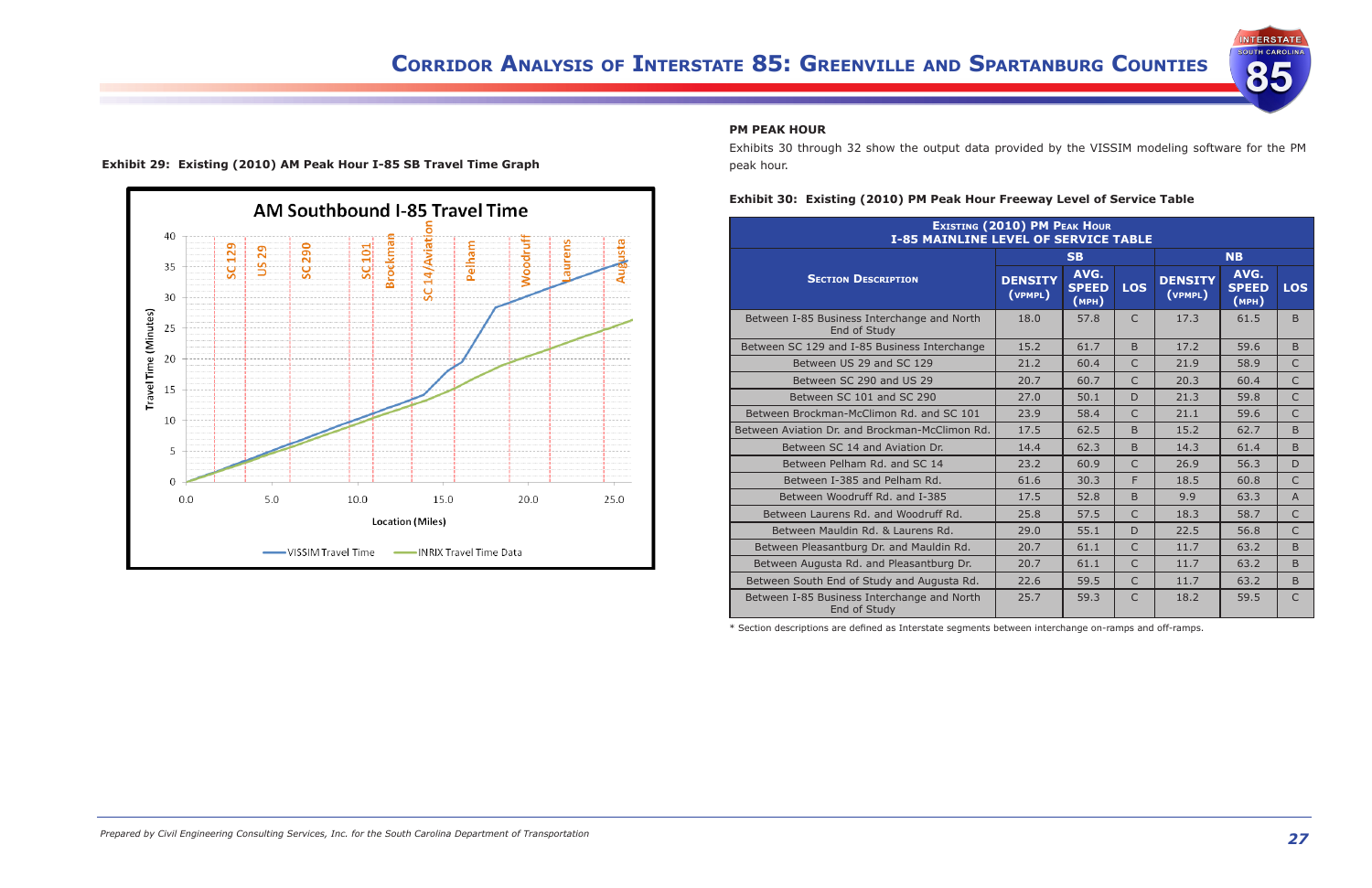

| Exhibit 31: Existing (2010) PM Peak Hour I-85 NB Travel Time |  |  |  |  |
|--------------------------------------------------------------|--|--|--|--|
|                                                              |  |  |  |  |

| <b>EXISTING (2010) PM PEAK HOUR</b><br><b>NORTHBOUND I-85 TRAVEL TIME</b> |                                                                                      |                    |                      |  |  |  |  |
|---------------------------------------------------------------------------|--------------------------------------------------------------------------------------|--------------------|----------------------|--|--|--|--|
| <b>TT SEGMENT</b>                                                         |                                                                                      | <b>TRAVEL TIME</b> | <b>AVERAGE SPEED</b> |  |  |  |  |
| ID.                                                                       | <b>SEGMENT LABEL</b>                                                                 | (SEC.)             | (MPH)                |  |  |  |  |
| 100                                                                       | From South End of Study to Augusta Rd./Pleasantburg Dr./<br>Mauldin Rd. C-D off-ramp | 72.5               | 61.3                 |  |  |  |  |
| 101                                                                       | From Augusta Rd./Pleasantburg Dr./Mauldin Rd. C-D off-ramp<br>to on-ramp             | 98.3               | 63.1                 |  |  |  |  |
| 102                                                                       | From Augusta Rd./Pleasantburg Dr./Mauldin Rd. C-D on-ramp<br>to Laurens Rd. off-ramp | 103.4              | 50.0                 |  |  |  |  |
| 103                                                                       | From Laurens Rd. off-ramp to on-ramp                                                 | 16.1               | 60.8                 |  |  |  |  |
| 104                                                                       | From Laurens Rd. on-ramp to Woodruff Rd. off-ramp                                    | 103.9              | 59.1                 |  |  |  |  |
| 105                                                                       | From Woodruff Rd./I-385 C-D off-ramp to C-D on-ramp                                  | 64.2               | 62.3                 |  |  |  |  |
| 106                                                                       | From I-385 on-ramp to Pelham Rd. off-ramp                                            | 140.4              | 59.4                 |  |  |  |  |
| 107                                                                       | From Pelham Rd. off-ramp to on-ramp                                                  | 46.6               | 59.0                 |  |  |  |  |
| 108                                                                       | From Pelham Rd. on-ramp to SC 14 off-ramp                                            | 84.5               | 54.8                 |  |  |  |  |
| 109                                                                       | From SC 14 off-ramp to Aviation Dr. on-ramp                                          | 86.0               | 61.2                 |  |  |  |  |
| 110                                                                       | From Aviation Dr. on-ramp to Brockman-McClimon Rd. off-<br>ramp                      | 39.1               | 62.8                 |  |  |  |  |
| 111                                                                       | From Brockman-McClimon Rd. off-ramp to on-ramp                                       | 54.1               | 59.8                 |  |  |  |  |
| 112                                                                       | From Brockman-McClimon Rd. on-ramp to SC 101 off-ramp                                | 58.5               | 59.7                 |  |  |  |  |
| 113                                                                       | From SC 101 off-ramp to on-ramp                                                      | 54.0               | 60.2                 |  |  |  |  |
| 114                                                                       | From SC 101 on-ramp to SC 290 off-ramp                                               | 158.8              | 58.0                 |  |  |  |  |
| 115                                                                       | From SC 290 off-ramp to on-ramp                                                      | 52.8               | 59.3                 |  |  |  |  |
| 116                                                                       | From SC 290 on-ramp to US 29 off-ramp                                                | 112.0              | 58.7                 |  |  |  |  |
| 117                                                                       | From US 29 off-ramp to on-ramp                                                       | 20.2               | 60.8                 |  |  |  |  |
| 118                                                                       | From US 29 on-ramp to SC 129 off-ramp                                                | 95.4               | 56.7                 |  |  |  |  |
| 119                                                                       | From SC 129 off-ramp to on-ramp                                                      | 23.3               | 58.8                 |  |  |  |  |
| 120                                                                       | From SC 129 on-ramp to I-85 Bus. split                                               | 48.9               | 60.2                 |  |  |  |  |
| 121                                                                       | From I-85 Bus. split to North End of Study                                           | 41.3               | 60.8                 |  |  |  |  |
|                                                                           | <b>Total Travel Time (sec.)</b>                                                      | 1574.3             |                      |  |  |  |  |
|                                                                           | <b>Total Travel Time (min.)</b>                                                      | 26.2               |                      |  |  |  |  |

### **Exhibit 32:  Existing (2010) PM Peak Hour I-85 SB Travel Times**

| <b>EXISTING (2010) AM PEAK HOUR</b><br><b>SOUTHBOUND I-85 TRAVEL TIME</b> |                                                                                 |                    |                      |  |  |  |  |
|---------------------------------------------------------------------------|---------------------------------------------------------------------------------|--------------------|----------------------|--|--|--|--|
| <b>TT SEGMENT</b>                                                         |                                                                                 | <b>TRAVEL TIME</b> | <b>AVERAGE SPEED</b> |  |  |  |  |
| <b>ID</b>                                                                 | <b>SEGMENT LABEL</b>                                                            | (sec.)             | (MPH)                |  |  |  |  |
| 200                                                                       | North End of study to I-85 Bus. on-ramp                                         | 42.4               | 59.9                 |  |  |  |  |
| 201                                                                       | I-85 Bus. on-ramp to SC 129 on-ramp                                             | 65.2               | 60.1                 |  |  |  |  |
| 202                                                                       | SC 129 on-ramp to US 29 off-ramp                                                | 95.2               | 59.4                 |  |  |  |  |
| 203                                                                       | US 29 off-ramp to on-ramp                                                       | 8.1                | 60.3                 |  |  |  |  |
| 204                                                                       | US 29 on-ramp to SC 290 off-ramp                                                | 139.8              | 56.7                 |  |  |  |  |
| 205                                                                       | SC 290 off-ramp to on-ramp                                                      | 48.7               | 60.6                 |  |  |  |  |
| 206                                                                       | SC 290 on-ramp to SC 101 off-ramp                                               | 168.9              | 56.7                 |  |  |  |  |
| 207                                                                       | SC 101 off-ramp to on-ramp                                                      | 52.4               | 61.0                 |  |  |  |  |
| 208                                                                       | SC 101 on-ramp to Brockman-McClimon Rd. off-ramp                                | 53.8               | 59.4                 |  |  |  |  |
| 209                                                                       | Brockman-McClimon Rd. off-ramp to on-ramp                                       | 49.5               | 60.8                 |  |  |  |  |
| 210                                                                       | Brockman-McClimon Rd. on-ramp to Aviation Dr. off-ramp                          | 28.3               | 62.6                 |  |  |  |  |
| 211                                                                       | Aviation Dr. off-ramp to SC 14 on-ramp                                          | 101.5              | 56.4                 |  |  |  |  |
| 212                                                                       | SC 14 on-ramp to Pelham Rd. off-ramp                                            | 237.5              | 21.4                 |  |  |  |  |
| 213                                                                       | Pelham Rd. off-ramp to on-ramp                                                  | 80.4               | 36.7                 |  |  |  |  |
| 214                                                                       | Pelham Rd. on-ramp to I-385/Woodruff Rd. C-D off-ramp                           | 533.0              | 13.1                 |  |  |  |  |
| 215                                                                       | I-385/Woodruff Rd. C-D off-ramp to on-ramp                                      | 83.9               | 60.7                 |  |  |  |  |
| 216                                                                       | I-385/Woodruff Rd. C-D on-ramp to Laurens Rd. off-ramp                          | 97.2               | 60.4                 |  |  |  |  |
| 217                                                                       | Laurens Rd. off-ramp to on-ramp                                                 | 18.2               | 54.9                 |  |  |  |  |
| 218                                                                       | Laurens Rd. on-ramp to Augusta Rd./Pleasantburg Dr./Mauldin<br>Rd. C-D off-ramp | 95.1               | 58.7                 |  |  |  |  |
| 219                                                                       | Augusta Rd./Pleasantburg Dr./Mauldin Rd. C-D off-ramp to on-<br>ramp            | 77.3               | 62.3                 |  |  |  |  |
| 220                                                                       | Augusta Rd./Pleasantburg Dr./Mauldin Rd. C-D on-ramp to<br>South End of study   | 87.5               | 61.5                 |  |  |  |  |
|                                                                           | <b>Total Travel Time (sec.)</b>                                                 | 2163.8             |                      |  |  |  |  |
|                                                                           | <b>Total Travel Time (min.)</b>                                                 | 36.1               |                      |  |  |  |  |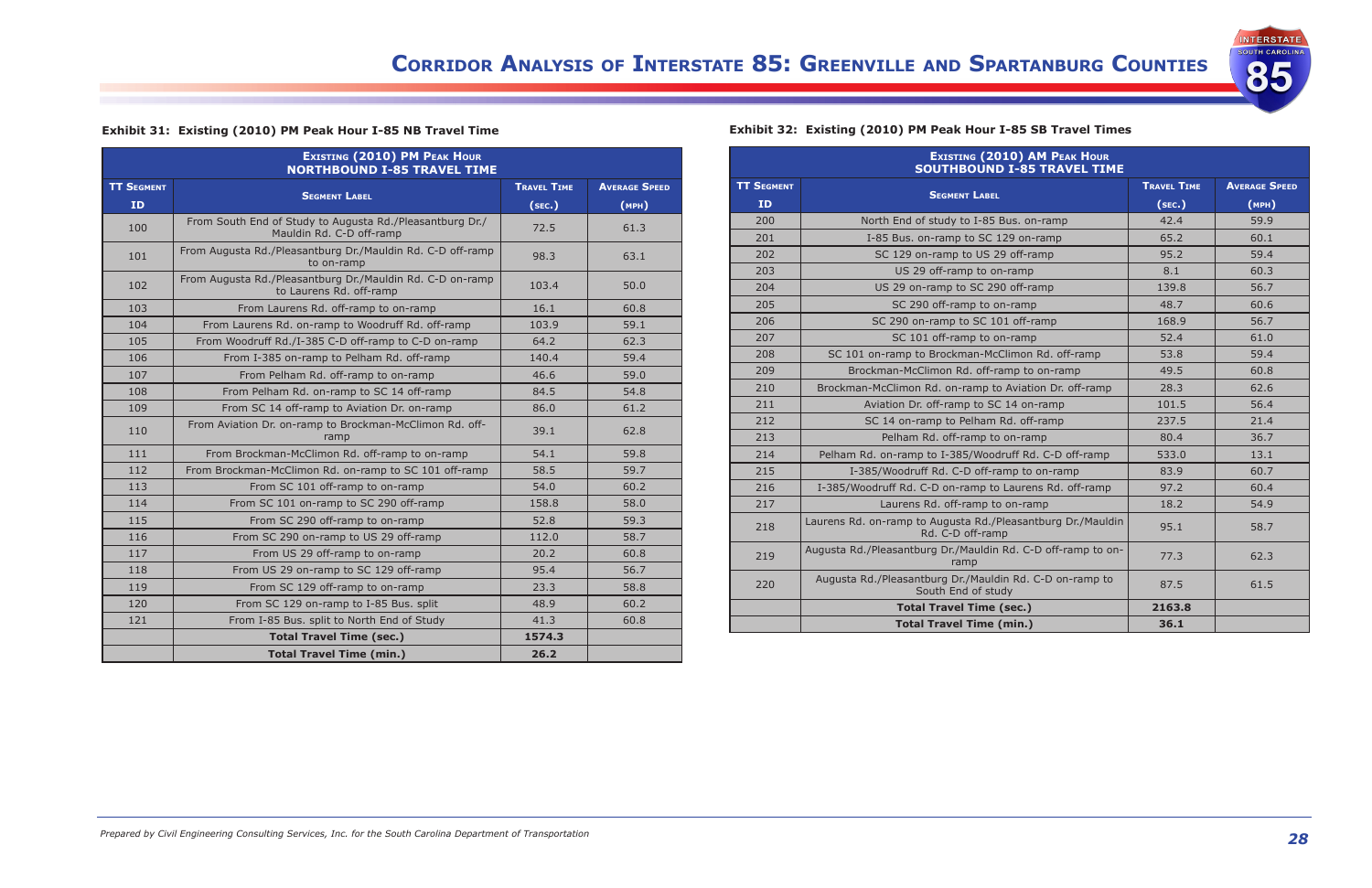

Exhibits 33 and 34 show the comparison between the VISSIM model simulation travel time along the I-85 freeway and the computed average travel time, as provided by the INRIX data. The graphs are shown for both the northbound and southbound directions in the PM peak hour.







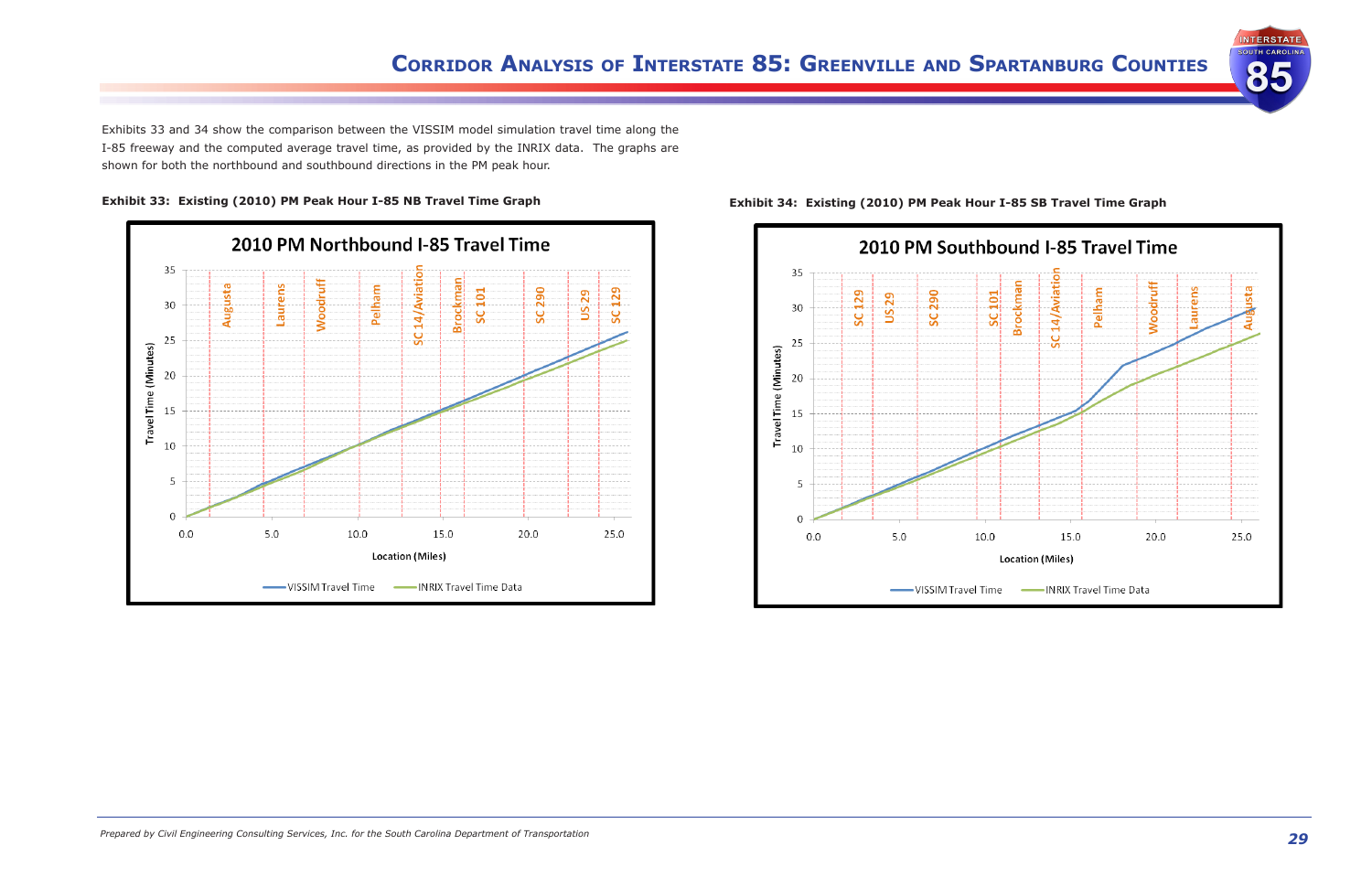

### INTERSECTION ANALYSIS

The following tables summarize the intersection delay and LOS for each signalized and unsignalized intersection in the study area as well as the simulated and observed queue lengths for each intersection approach. These values are provided for both the AM and PM peak hours.

#### **AM PEAK HOUR**

Exhibits 35 through 37 show the output data provided by the VISSIM modeling software for the AM peak hour.

### **Exhibit 35:  Existing (2010) AM Peak Hour Signalized Intersection LOS**

| EXISTING (2010) AM PEAK HOUR<br><b>SIGNALIZED INTERSECTION DELAY &amp; LOS</b> |                                                     |                        |                             |              |  |  |  |
|--------------------------------------------------------------------------------|-----------------------------------------------------|------------------------|-----------------------------|--------------|--|--|--|
| <b>NODE ID</b>                                                                 | <b>INTERSECTION</b>                                 | <b>VOLUME</b><br>(vPH) | <b>Avg. DELAY</b><br>(sec.) | <b>LOS</b>   |  |  |  |
| 17                                                                             | Augusta Rd. @ Chalmers Rd.                          | 1852                   | 6.0                         | A            |  |  |  |
| 119                                                                            | Augusta Rd. @ I-85 SB Ramps                         | 1838                   | 5.9                         | $\mathsf{A}$ |  |  |  |
| $\mathbf{1}$                                                                   | Augusta Rd. @ I-85 NB Ramps                         | 1805                   | 14.2                        | B.           |  |  |  |
| 19                                                                             | Augusta Rd. @ Woodmede Way                          | 1388                   | 11.5                        | B.           |  |  |  |
| 28                                                                             | Pleasantburg Dr. @ Chalmers Rd.                     | 1753                   | 12.5                        | B.           |  |  |  |
| 27                                                                             | Pleasantburg Dr. @ Impact Dr./Melvin Dr.            | 2593                   | 5.9                         | A            |  |  |  |
| 120                                                                            | Mauldin Rd. @ I-85 SB Ramps                         | 2173                   | 5.6                         | $\mathsf{A}$ |  |  |  |
| 3                                                                              | Mauldin Rd. @ I-85 NB Ramps                         | 2719                   | 9.7                         | $\mathsf{A}$ |  |  |  |
| 36                                                                             | Mauldin Rd. @ Parkins Mill Rd.                      | 2629                   | 11.2                        | B            |  |  |  |
| 43                                                                             | US 276 (Laurens Rd.) @ Duvall Dr.                   | 2471                   | 9.7                         | $\mathsf{A}$ |  |  |  |
| 49                                                                             | Woodruff Rd. @ Woodruff Industrial Dr.              | 1320                   | 4.6                         | $\mathsf{A}$ |  |  |  |
| 122                                                                            | Woodruff Rd. @ I-85 SB Ramps                        | 1753                   | 12.3                        | B.           |  |  |  |
| 5                                                                              | Woodruff Rd. @ I-85 NB Ramps                        | 1909                   | 17.0                        | B.           |  |  |  |
| 48                                                                             | Woodruff Rd. @ Carolina Point Pkwy./I-85 NB On-Ramp | 1843                   | 6.7                         | A            |  |  |  |
| 59                                                                             | Pelham Rd. @ The Pkwy./I-85 SB On-Ramp              | 3213                   | 79.7                        | E            |  |  |  |
| 123                                                                            | Pelham Rd. @ I-85 SB Ramps                          | 2770                   | 62.2                        | E.           |  |  |  |
| $\overline{7}$                                                                 | Pelham Rd. @ I-85 NB Ramps                          | 2919                   | 37.9                        | D            |  |  |  |
| 64                                                                             | Pelham Rd. @ Garlington Rd./Boland Ct.              | 2582                   | 27.8                        | $\mathsf{C}$ |  |  |  |
| 70                                                                             | SC 14 @ Johns Rd.                                   | 3202                   | 18.6                        | B.           |  |  |  |
| 8                                                                              | SC 14 @ I-85 Ramps                                  | 2434                   | 38.0                        | D.           |  |  |  |
| 84                                                                             | SC 101 @ BMW Entrance/Caliber Ridge Rd.             | 2594                   | 29.2                        | C            |  |  |  |
| 124                                                                            | SC 101 @ I-85 SB Ramps                              | 2138                   | 12.7                        | B.           |  |  |  |
| 11                                                                             | SC 101 @ I-85 NB Ramps                              | 2203                   | 14.3                        | B.           |  |  |  |
| 80                                                                             | SC 101 @ Freeman Farm Rd./Plemmons Rd.              | 2396                   | 10.5                        | B.           |  |  |  |
| 93                                                                             | SC 290 @ McAuley Rd.                                | 3014                   | 27.0                        | $\mathsf{C}$ |  |  |  |
| 125                                                                            | SC 290 @ I-85 SB Ramps                              | 3923                   | 39.3                        | D.           |  |  |  |
| 12                                                                             | SC 290 @ I-85 NB Ramps                              | 3926                   | 38.0                        | D.           |  |  |  |
| 88                                                                             | SC 290 @ Spartangreen Blvd.                         | 3616                   | 9.7                         | A            |  |  |  |
| 101                                                                            | US 29 @ Nazareth Church Rd./Tyger Lake Dr.          | 1916                   | 8.8                         | $\mathsf{A}$ |  |  |  |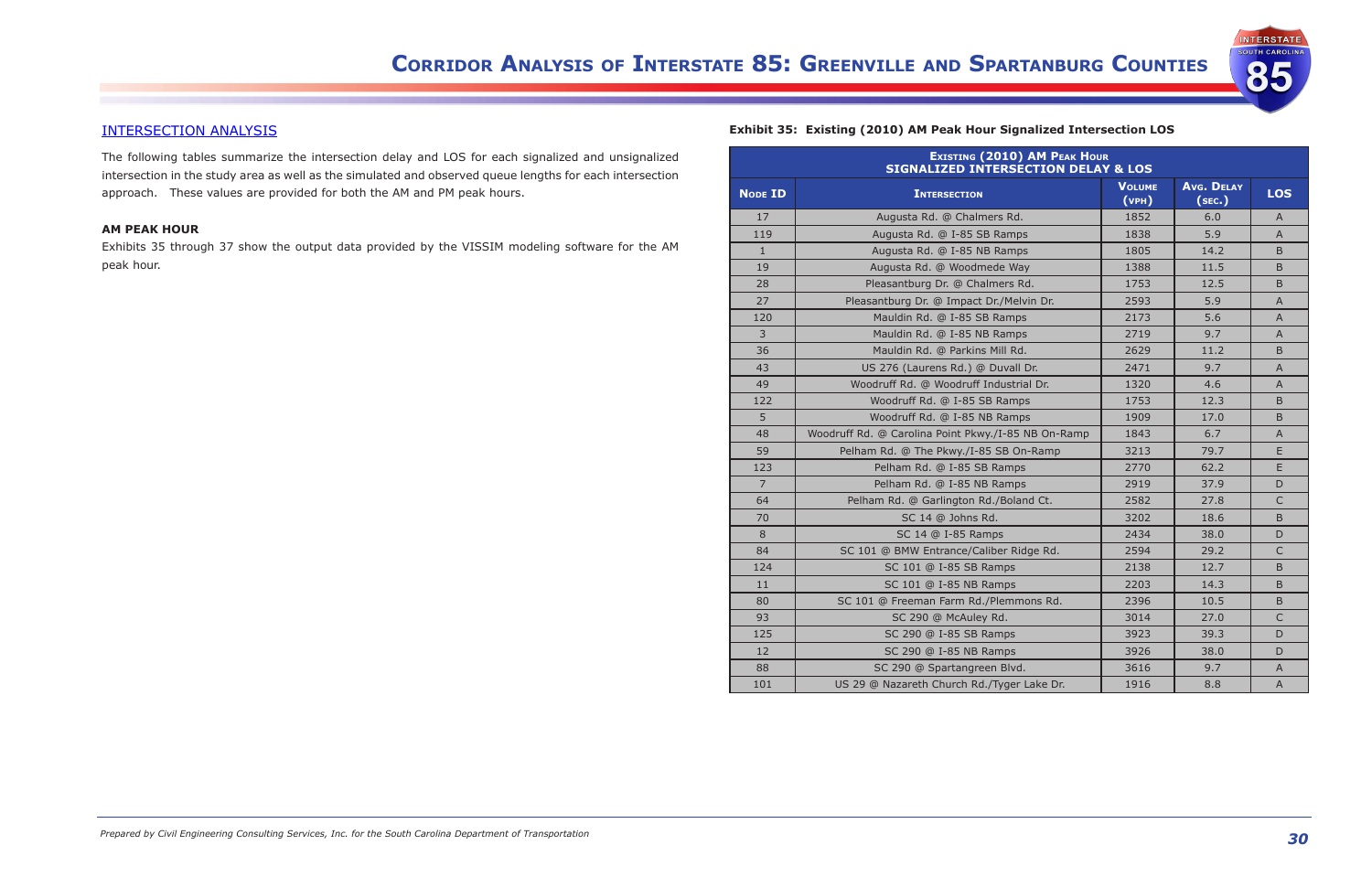

#### **Exhibit 36:  Existing (2010) AM Peak Hour Unsignalized Intersection LOS**

| <b>EXISTING (2010) AM PEAK HOUR</b><br><b>UNSIGNALIZED INTERSECTION DELAY &amp; LOS</b> |                                                     |                                         |                |  |  |  |  |
|-----------------------------------------------------------------------------------------|-----------------------------------------------------|-----------------------------------------|----------------|--|--|--|--|
| <b>NODE ID</b>                                                                          | <b>INTERSECTION</b>                                 | <b>SIDE STREET AVG.</b><br>DELAY (SEC.) | <b>LOS</b>     |  |  |  |  |
| 32                                                                                      | Mauldin Rd. @ N. Kings Rd.                          | 25.6                                    | D              |  |  |  |  |
| 40                                                                                      | US 276 (Laurens Rd.) @ Frontage Rd.                 | 59.0                                    | F              |  |  |  |  |
| 121                                                                                     | US 276 (Laurens Rd.) @ St. Joseph's Dr.             | 147.6                                   | F              |  |  |  |  |
| 66                                                                                      | SC 14 @ E. Phillips Rd.                             | 6.2                                     | $\overline{A}$ |  |  |  |  |
| 77                                                                                      | Brockman-McClimon Rd. Ramps @ Brockman-McClimon Rd. | 10.6                                    | <sub>B</sub>   |  |  |  |  |
| 104                                                                                     | US 29 @ Old Spartanburg Hwy.                        | 11.2                                    | B              |  |  |  |  |
| 126                                                                                     | US 29 @ I-85 SB Ramps                               | 12.0                                    | B              |  |  |  |  |
| 13                                                                                      | US 29 @ I-85 NB On-Ramp                             | 8.7                                     | $\overline{A}$ |  |  |  |  |
| 97                                                                                      | US 29 @ I-85 NB Off-Ramp/New Hope Rd.               | 8.6                                     | $\overline{A}$ |  |  |  |  |
| 14                                                                                      | SC 129 @ I-85 NB Ramps                              | 15.3                                    | $\mathsf{C}$   |  |  |  |  |
| 108                                                                                     | SC 129 @ Falling Creek Rd.                          | 5.2                                     | A              |  |  |  |  |
| 113                                                                                     | SC 129 @ Fort Prince Rd.                            | 11.2                                    | <sub>B</sub>   |  |  |  |  |
| 127                                                                                     | SC 129 @ I-85 SB Ramps                              | 8.2                                     | $\overline{A}$ |  |  |  |  |

### **Exhibit 37:  Existing (2010) AM Peak Hour Queue Summary**

| <b>EXISTING (2010) AM PEAK HOUR</b><br><b>QUEUE SUMMARY</b> |                                 |                        |                               |                                                                 |  |  |
|-------------------------------------------------------------|---------------------------------|------------------------|-------------------------------|-----------------------------------------------------------------|--|--|
| <b>NODE</b><br><b>ID</b>                                    | <b>INTERSECTION</b>             | <b>APPROACH</b>        | <b>AVERAGE</b><br>QUEUE (FT.) | <b>OBSERVED QUEUE</b>                                           |  |  |
|                                                             |                                 | SB Augusta             | 3.7                           |                                                                 |  |  |
| 17                                                          | Augusta Rd. @ Chalmers Rd.      | <b>WB Chalmers</b>     | 28.9                          | Field observation confirms<br>minimal queuing on all approaches |  |  |
|                                                             |                                 | <b>NB Augusta</b>      | 20.5                          |                                                                 |  |  |
|                                                             |                                 | SB Off-Ramp            | 19.2                          |                                                                 |  |  |
| 119                                                         | Augusta Rd. @ I-85 SB Ramps     | <b>NB Augusta</b>      | 3.4                           | Field observation confirms minimal<br>queuing on all approaches |  |  |
|                                                             |                                 | SB Augusta             | 4.2                           |                                                                 |  |  |
|                                                             |                                 | SB Augusta             | 4.9                           |                                                                 |  |  |
| $\mathbf{1}$                                                | Augusta Rd. @ I-85 NB Ramps     | NB Off-Ramp            | 77.7                          | Field observation confirms minimal<br>queuing on all approaches |  |  |
|                                                             |                                 | <b>NB Augusta</b>      | 14.1                          |                                                                 |  |  |
|                                                             |                                 | <b>WB Driveway</b>     | 8.3                           |                                                                 |  |  |
| 19                                                          |                                 | <b>NB Augusta</b>      | 6.2                           | Field observation confirms minimal                              |  |  |
|                                                             | Augusta Rd. @ Woodmede Way      | <b>EB Woodmede</b>     | 62.9                          | queuing on all approaches                                       |  |  |
|                                                             |                                 | SB Augusta             | 7.9                           |                                                                 |  |  |
|                                                             |                                 | <b>EB Chalmers</b>     | 85.6                          |                                                                 |  |  |
| 28                                                          | Pleasantburg Dr. A Chalmers Rd. | SB Pleasantburg        | 6.0                           | Field observation confirms minimal                              |  |  |
|                                                             |                                 | NB Pleasantburg        | 10.8                          | queuing on all approaches                                       |  |  |
|                                                             |                                 | <b>WB Chalmers</b>     | 2.3                           |                                                                 |  |  |
|                                                             |                                 | SB Pleasantburg        | 7.2                           |                                                                 |  |  |
| 27                                                          | Pleasantburg Dr. @ Impact Dr./  | NB Pleasantburg        | 10.0                          | Field observation confirms minimal                              |  |  |
|                                                             | Melvin Dr.                      | EB Impact              | 14.2                          | queuing on all approaches                                       |  |  |
|                                                             |                                 | <b>WB Melvin</b>       | 8.7                           |                                                                 |  |  |
|                                                             |                                 | <b>EB Mauldin</b>      | 0.0                           |                                                                 |  |  |
| 32                                                          | Mauldin Rd. @ N. Kings Rd.      | <b>SB Kings</b>        | 25.8                          | Field observation confirms minimal<br>queuing on all approaches |  |  |
|                                                             |                                 | <b>WB Mauldin</b>      | 0.7                           |                                                                 |  |  |
|                                                             |                                 | <b>WB Mauldin</b>      | 7.9                           | Field observation confirms minimal                              |  |  |
| 120                                                         | Mauldin Rd. @ I-85 SB Ramps     | SB Off-Ramp            | 17.1                          | queuing on all approaches                                       |  |  |
|                                                             |                                 | <b>EB Mauldin</b>      | 8.5                           |                                                                 |  |  |
|                                                             |                                 | NB Off-Ramp            | 20.1                          |                                                                 |  |  |
| 3                                                           | Mauldin Rd. @ I-85 NB Ramps     | <b>EB Mauldin</b>      | 45.4                          | Field observation confirms minimal<br>queuing on all approaches |  |  |
|                                                             |                                 | <b>WB Mauldin</b>      | 26.2                          |                                                                 |  |  |
|                                                             |                                 | <b>WB Mauldin</b>      | 18.2                          |                                                                 |  |  |
| 36                                                          | Mauldin Rd. @ Parkins Mill Rd.  | <b>EB Mauldin</b>      | 55.2                          | Field observation confirms minimal<br>queuing on all approaches |  |  |
|                                                             |                                 | <b>SB Parkins Mill</b> | 124.9                         |                                                                 |  |  |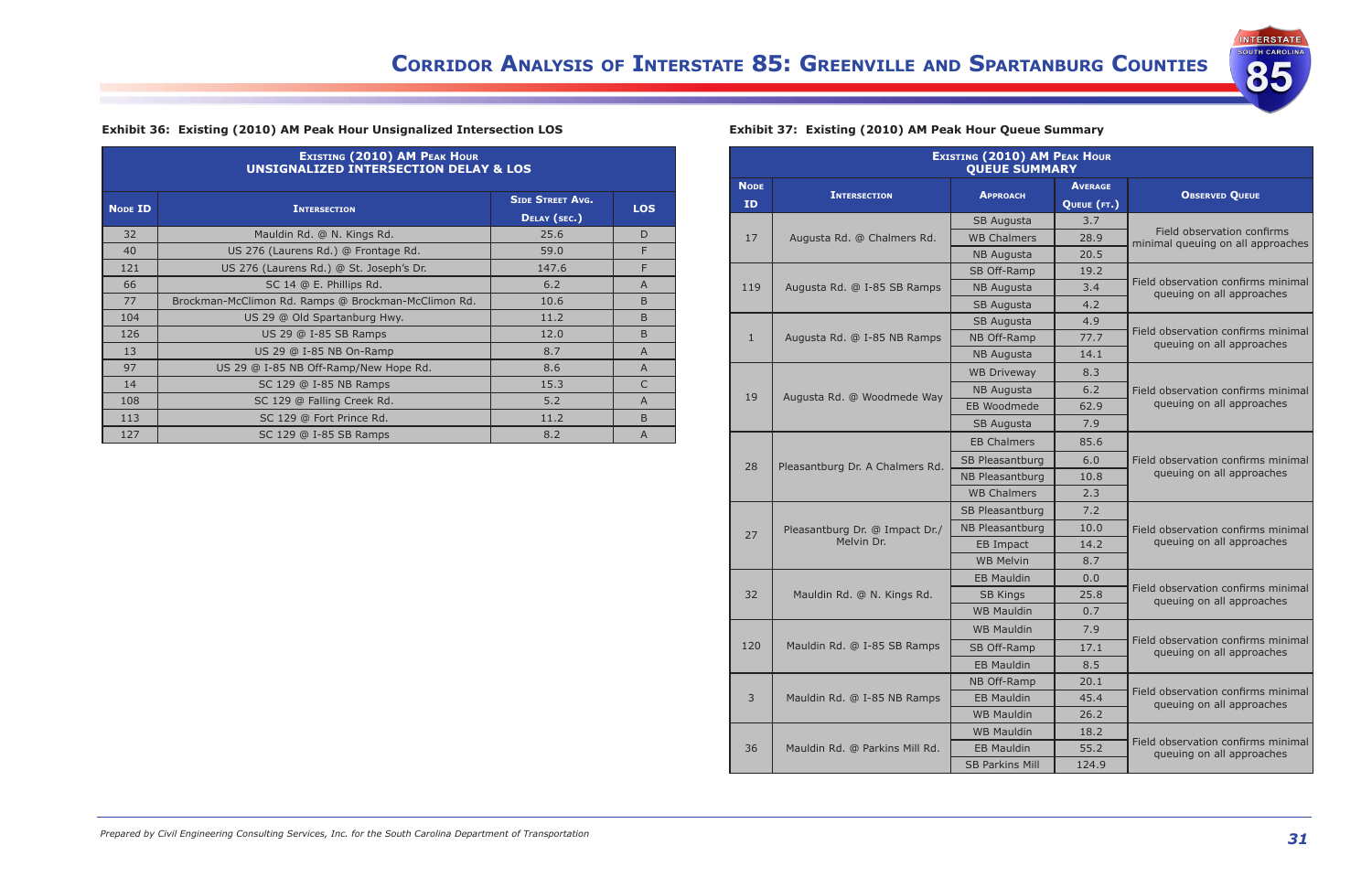**INTERSTATE**<br>SOUTH CAROLINA

85

|  |  | Exhibit 37: Existing (2010) AM Peak Hour Queue Summary Continued |  |
|--|--|------------------------------------------------------------------|--|
|  |  |                                                                  |  |

| <b>EXISTING (2010) AM PEAK HOUR</b><br><b>QUEUE SUMMARY</b> |                                                        |                           |                |                                                                       |  |  |  |
|-------------------------------------------------------------|--------------------------------------------------------|---------------------------|----------------|-----------------------------------------------------------------------|--|--|--|
| <b>NODE</b>                                                 | <b>INTERSECTION</b>                                    | <b>APPROACH</b>           | <b>AVERAGE</b> |                                                                       |  |  |  |
| <b>ID</b>                                                   |                                                        |                           | QUEUE (FT.)    | <b>OBSERVED QUEUE</b>                                                 |  |  |  |
|                                                             |                                                        | <b>NB Duvall</b>          | 52.0           |                                                                       |  |  |  |
| 43                                                          | US 276 (Laurens Rd.) @ Duvall<br>Dr.                   | <b>WB Laurens</b>         | 13.6           | Field observation confirms minimal<br>queuing on all approaches       |  |  |  |
|                                                             |                                                        | <b>EB Laurens</b>         | 24.6           |                                                                       |  |  |  |
|                                                             |                                                        | <b>SB Frontage</b>        | 29.1           |                                                                       |  |  |  |
| 40                                                          | US 276 (Laurens Rd.) @<br>Frontage Rd.                 | <b>FB Laurens</b>         | 37.9           | Field observation confirms minimal<br>queuing on all approaches       |  |  |  |
|                                                             |                                                        | <b>WB Laurens</b>         | 10.3           |                                                                       |  |  |  |
|                                                             |                                                        | <b>EB Laurens</b>         | 16.9           | Field observation showed minor                                        |  |  |  |
| 121                                                         | US 276 (Laurens Rd.) @ St.<br>Joseph's Dr.             | NB St. Joseph's           | 1641.8         | queuing on NB St. Joseph's                                            |  |  |  |
|                                                             |                                                        | <b>WB Laurens</b>         | 78.7           | approach                                                              |  |  |  |
|                                                             |                                                        | NB Woodruff<br>Industrial | 11.3           |                                                                       |  |  |  |
| 49                                                          | Woodruff Rd. @ Woodruff<br>Industrial Dr.              | <b>EB Woodruff</b>        | 3.4            | Field observation confirms minimal<br>queuing on all approaches       |  |  |  |
|                                                             |                                                        | SB Power Dr.              | 9.5            |                                                                       |  |  |  |
|                                                             |                                                        | <b>WB Woodruff</b>        | 2.6            |                                                                       |  |  |  |
|                                                             |                                                        | SB Off-Ramp               | 34.5           |                                                                       |  |  |  |
| 122                                                         | Woodruff Rd. @ I-85 SB Ramps                           | <b>EB Woodruff</b>        | 9.5            | Field observation confirms minimal<br>queuing on all approaches       |  |  |  |
|                                                             |                                                        | <b>WB Woodruff</b>        | 13.0           |                                                                       |  |  |  |
|                                                             |                                                        | NB Off-Ramp               | 81.6           |                                                                       |  |  |  |
| 5                                                           | Woodruff Rd. @ I-85 NB Ramps                           | <b>EB Woodruff</b>        | 4.6            | Field observation confirms slight<br>queue on NB off-ramp             |  |  |  |
|                                                             |                                                        | <b>WB Woodruff</b>        | 10.7           |                                                                       |  |  |  |
|                                                             |                                                        | <b>NB Carolina Point</b>  | 22.5           |                                                                       |  |  |  |
| 48                                                          | Woodruff Rd. @ Carolina Point<br>Pkwy./I-85 NB On-Ramp | <b>WB Woodruff</b>        | 8.3            | Field observation confirms minimal<br>queuing on all approaches       |  |  |  |
|                                                             |                                                        | <b>EB Woodruff</b>        | 255.3          |                                                                       |  |  |  |
|                                                             |                                                        | <b>WB Pelham</b>          | 175.4          | Field observation showed                                              |  |  |  |
| 59                                                          | Pelham Rd. @ The Pkwy./I-85<br>SB On-Ramp              | <b>EB Pelham</b>          | 1650.0         | congestion and queuing on EB<br>Pelham approach and minimal           |  |  |  |
|                                                             |                                                        | SB The Pkwy.              | 1389.2         | queuing on SB Parkway approach                                        |  |  |  |
|                                                             |                                                        | <b>WB Pelham</b>          | 59.5           |                                                                       |  |  |  |
| 123                                                         | Pelham Rd. @ I-85 SB Ramps                             | SB Off-Ramp               | 1546.8         | Field observation confirms queue<br>on SB off-ramp ( $\sim$ 1600 ft.) |  |  |  |
|                                                             |                                                        | EB Pelham                 | 83.3           |                                                                       |  |  |  |
|                                                             |                                                        | NB Off-Ramp               | 1413.1         |                                                                       |  |  |  |
| $\overline{7}$                                              | Pelham Rd. @ I-85 NB Ramps                             | EB Pelham                 | 35.3           | Field observation confirms queue<br>on NB off-ramp ( $\sim$ 1500 ft.) |  |  |  |
|                                                             |                                                        | <b>WB Pelham</b>          | 14.9           |                                                                       |  |  |  |

|                   | <b>EXISTING (2010) AM PEAK HOUR</b><br><b>QUEUE SUMMARY</b> |                             |                               |                                                                 |  |  |  |  |
|-------------------|-------------------------------------------------------------|-----------------------------|-------------------------------|-----------------------------------------------------------------|--|--|--|--|
| <b>NODE</b><br>ID | <b>INTERSECTION</b>                                         | <b>APPROACH</b>             | <b>AVERAGE</b><br>QUEUE (FT.) | <b>OBSERVED QUEUE</b>                                           |  |  |  |  |
|                   |                                                             | <b>WB Pelham</b>            | 22.0                          |                                                                 |  |  |  |  |
| 64                | Pelham Rd. @ Garlington Rd./                                | <b>NB Garlington</b>        | 253.0                         | Field observation confirms<br>congestion and queuing on EB      |  |  |  |  |
|                   | Boland Ct.                                                  | <b>SB Boland</b>            | 14.5                          | Pelham                                                          |  |  |  |  |
|                   |                                                             | FB Pelham                   | 271.5                         |                                                                 |  |  |  |  |
|                   |                                                             | <b>NB SC 14</b>             | 29.8                          |                                                                 |  |  |  |  |
|                   |                                                             | EB Johns                    | 167.0                         | Field observation confirms minimal                              |  |  |  |  |
| 70                | SC 14 @ Johns Rd.                                           | <b>WB Johns</b>             | 21.8                          | queuing on all approaches                                       |  |  |  |  |
|                   |                                                             | <b>SB SC 14</b>             | 52.6                          |                                                                 |  |  |  |  |
|                   |                                                             | <b>NB SC 14</b>             | 50.6                          |                                                                 |  |  |  |  |
|                   |                                                             | <b>SB SC 14</b>             | 291.7                         | Field observation confirms minimal                              |  |  |  |  |
| 8                 | SC 14 @ I-85 Ramps                                          | SB Off-Ramp                 | 44.6                          | queuing on all approaches                                       |  |  |  |  |
|                   |                                                             | NB Off-Ramp                 | 89.4                          |                                                                 |  |  |  |  |
|                   |                                                             | <b>WB Phillips</b>          | 0.0                           |                                                                 |  |  |  |  |
| 66                | SC 14 @ E. Phillips Rd.                                     | <b>EB Phillips</b>          | 0.0                           | Field observation confirms minimal                              |  |  |  |  |
|                   |                                                             | <b>NB SC 14</b>             | 0.0                           | queuing on all approaches                                       |  |  |  |  |
|                   |                                                             | <b>SB SC 14</b>             | 0.0                           |                                                                 |  |  |  |  |
|                   |                                                             | <b>NB Brockman</b><br>Ramps | 0.0                           |                                                                 |  |  |  |  |
| 77                | Brockman-McClimon Rd. Ramps<br>@ Brockman-McClimon Rd.      | <b>EB Brockman</b>          | 0.0                           | Field observation confirms minimal<br>queuing on all approaches |  |  |  |  |
|                   |                                                             | <b>SB Brockman</b><br>Ramps | 0.0                           |                                                                 |  |  |  |  |
|                   |                                                             | <b>WB SC 101</b>            | 116.9                         |                                                                 |  |  |  |  |
| 84                | SC 101 @ BMW Entrance/                                      | <b>NB BMW Entrance</b>      | 27.8                          | Field observation confirms minimal                              |  |  |  |  |
|                   | Caliber Ridge Rd.                                           | SB Caliber Ridge            | 32.5                          | queuing on all approaches                                       |  |  |  |  |
|                   |                                                             | <b>EB SC 101</b>            | 184.4                         |                                                                 |  |  |  |  |
|                   |                                                             | SB Off-Ramp                 | 71.2                          |                                                                 |  |  |  |  |
| 124               | SC 101 @ I-85 SB Ramps                                      | <b>EB SC 14</b>             | 10.3                          | Field observation confirms minimal<br>queuing on all approaches |  |  |  |  |
|                   |                                                             | <b>WB SC 14</b>             | 9.6                           |                                                                 |  |  |  |  |
|                   |                                                             | NB Off-Ramp                 | 62.1                          |                                                                 |  |  |  |  |
| 11                | SC 101 @ I-85 NB Ramps                                      | <b>WB SC 101</b>            | 12.3                          | Field observation confirms minimal<br>queuing on all approaches |  |  |  |  |
|                   |                                                             | <b>EB SC 101</b>            | 31.3                          |                                                                 |  |  |  |  |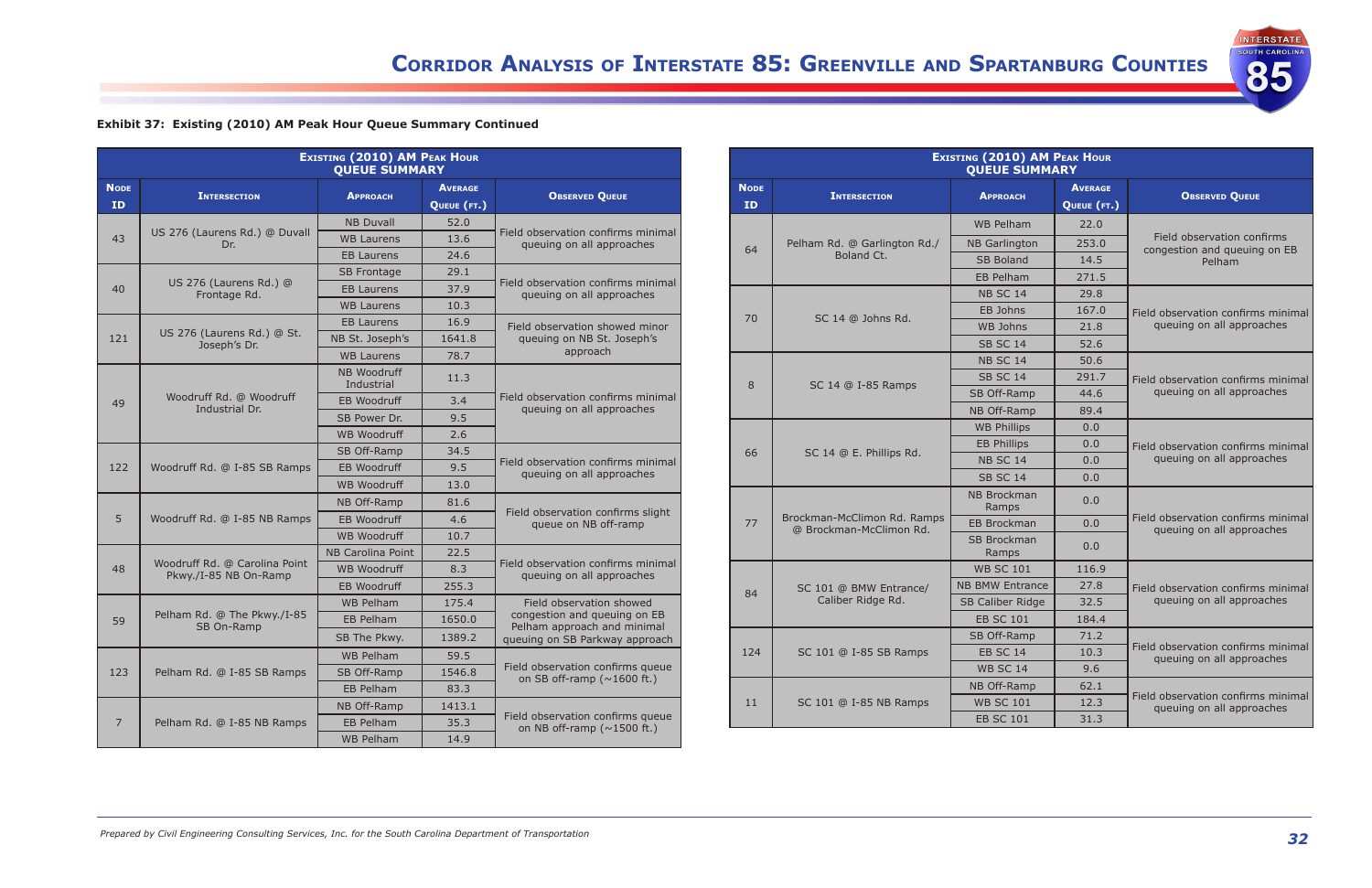INTERSTATE

85

| Exhibit 37: Existing (2010) AM Peak Hour Queue Summary Continued |  |  |  |  |
|------------------------------------------------------------------|--|--|--|--|
|                                                                  |  |  |  |  |

| <b>EXISTING (2010) AM PEAK HOUR</b><br><b>QUEUE SUMMARY</b> |                              |                        |                |                                                                 |  |  |  |
|-------------------------------------------------------------|------------------------------|------------------------|----------------|-----------------------------------------------------------------|--|--|--|
| <b>NODE</b>                                                 |                              |                        | <b>AVERAGE</b> |                                                                 |  |  |  |
| ID                                                          | <b>INTERSECTION</b>          | <b>APPROACH</b>        | QUEUE (FT.)    | <b>OBSERVED QUEUE</b>                                           |  |  |  |
|                                                             |                              | <b>SB Plemmons</b>     | 46.8           |                                                                 |  |  |  |
|                                                             | SC 101 @ Freeman Farm Rd./   | <b>NB Freeman Farm</b> | 19.5           | Field observation confirms minimal                              |  |  |  |
| 80                                                          | Plemmons Rd.                 | <b>EB SC 101</b>       | 59.5           | queuing on all approaches                                       |  |  |  |
|                                                             |                              | <b>WB SC 101</b>       | 25.7           |                                                                 |  |  |  |
|                                                             |                              | <b>NB McAuley</b>      | 8.8            |                                                                 |  |  |  |
| 93                                                          |                              | <b>SB McAuley</b>      | 110.2          | Field observation confirms minimal                              |  |  |  |
|                                                             | SC 290 @ McAuley Rd.         | <b>EB SC 290</b>       | 52.4           | queuing on all approaches                                       |  |  |  |
|                                                             |                              | <b>WB SC 290</b>       | 101.7          |                                                                 |  |  |  |
|                                                             |                              | SB Off-Ramp            | 228.0          |                                                                 |  |  |  |
| 125                                                         | SC 290 @ I-85 SB Ramps       | <b>EB SC 290</b>       | 258.1          | Field observation confirms minimal<br>queuing on all approaches |  |  |  |
|                                                             |                              | <b>WB SC 290</b>       | 130.1          |                                                                 |  |  |  |
|                                                             |                              | NB Off-Ramp            | 30.5           |                                                                 |  |  |  |
| 12                                                          | SC 290 @ I-85 NB Ramps       | <b>WB SC 290</b>       | 190.4          | Field observation confirms slight<br>queuing on NB Off-Ramp     |  |  |  |
|                                                             |                              | <b>EB SC 290</b>       | 225.3          |                                                                 |  |  |  |
|                                                             |                              | <b>EB SC 290</b>       | 33.4           |                                                                 |  |  |  |
| 88                                                          |                              | SB Spartangreen        | 11.2           | Field observation confirms minimal                              |  |  |  |
|                                                             | SC 290 @ Spartangreen Blvd.  | <b>NB Driveway</b>     | 20.1           | queuing on all approaches                                       |  |  |  |
|                                                             |                              | <b>WB SC 290</b>       | 30.8           |                                                                 |  |  |  |
|                                                             |                              | <b>WB US 29</b>        | 0.0            |                                                                 |  |  |  |
|                                                             |                              | <b>EB US 29</b>        | 0.0            |                                                                 |  |  |  |
| 104                                                         | US 29 @ Old Spartanburg Hwy. | NB Old<br>Spartanburg  | 201.5          | Field observation confirms minimal<br>queuing on all approaches |  |  |  |
|                                                             |                              | <b>SB Syphint</b>      | 0.1            |                                                                 |  |  |  |
|                                                             |                              | SB Off-Ramp            | 0.0            |                                                                 |  |  |  |
| 126                                                         | US 29 @ I-85 SB Ramps        | <b>WB US 29</b>        | 0.0            | Field observation confirms minimal<br>queuing on all approaches |  |  |  |
|                                                             |                              | <b>EB US 29</b>        | 0.0            |                                                                 |  |  |  |
|                                                             |                              | <b>EB US 29</b>        | 0.0            | Field observation confirms minimal                              |  |  |  |
| 13                                                          | US 29 @ I-85 NB On-Ramp      | <b>WB US 29</b>        | 0.2            | queuing on all approaches                                       |  |  |  |
|                                                             |                              | NB Off-Ramp            | 0.0            |                                                                 |  |  |  |
|                                                             | US 29 @ I-85 NB Off-Ramp/New | <b>EB US 29</b>        | 0.0            | Field observation confirms minimal                              |  |  |  |
| 97                                                          | Hope Rd.                     | <b>WB US 29</b>        | 0.0            | queuing on all approaches                                       |  |  |  |
|                                                             |                              | SB New Hope            | 0.0            |                                                                 |  |  |  |

|                          | <b>EXISTING (2010) AM PEAK HOUR</b><br><b>QUEUE SUMMARY</b> |                              |                               |                                                                 |  |  |  |  |  |
|--------------------------|-------------------------------------------------------------|------------------------------|-------------------------------|-----------------------------------------------------------------|--|--|--|--|--|
| <b>NODE</b><br><b>ID</b> | <b>INTERSECTION</b>                                         | <b>APPROACH</b>              | <b>AVERAGE</b><br>QUEUE (FT.) | <b>OBSERVED QUEUE</b>                                           |  |  |  |  |  |
|                          |                                                             | <b>EB US 29</b>              | 0.2                           |                                                                 |  |  |  |  |  |
| 101                      | US 29 @ Nazareth Church Rd./<br>Tyger Lake Dr.              | <b>NB Nazareth</b><br>Church | 6.5                           | Field observation confirms minimal<br>queuing on all approaches |  |  |  |  |  |
|                          |                                                             | <b>WB US 29</b>              | 10.1                          |                                                                 |  |  |  |  |  |
|                          |                                                             | SB Tyger Lake                | 1.6                           |                                                                 |  |  |  |  |  |
|                          |                                                             | <b>EB SC 129</b>             | 0.0                           |                                                                 |  |  |  |  |  |
| 113                      | SC 129 @ Fort Prince Rd.                                    | <b>WB SC 129</b>             | 0.0                           | Field observation confirms minimal<br>queuing on all approaches |  |  |  |  |  |
|                          |                                                             | <b>SB Fort Prince</b>        | 0.0                           |                                                                 |  |  |  |  |  |
|                          |                                                             | SB Off-Ramp                  | 0.0                           |                                                                 |  |  |  |  |  |
| 127                      | SC 129 @ I-85 SB Ramps                                      | <b>WB SC 129</b>             | 0.0                           | Field observation confirms minimal<br>queuing on all approaches |  |  |  |  |  |
|                          |                                                             | <b>EB SC 129</b>             | 0.0                           |                                                                 |  |  |  |  |  |
|                          |                                                             | <b>WB SC 129</b>             | 0.1                           |                                                                 |  |  |  |  |  |
| 14                       | SC 129 @ I-85 NB Ramps                                      | NB Off-Ramp                  | 8.4                           | Field observation confirms minimal<br>queuing on all approaches |  |  |  |  |  |
|                          |                                                             | <b>EB SC 129</b>             | 0.1                           |                                                                 |  |  |  |  |  |
|                          |                                                             | <b>SB Falling Creek</b>      | 2.1                           |                                                                 |  |  |  |  |  |
| 108                      | SC 129 @ Falling Creek Rd.                                  | <b>NB Falling Creek</b>      | 0.2                           | Field observation confirms minimal<br>queuing on all approaches |  |  |  |  |  |
|                          |                                                             | <b>EB SC 129</b>             | 14.8                          |                                                                 |  |  |  |  |  |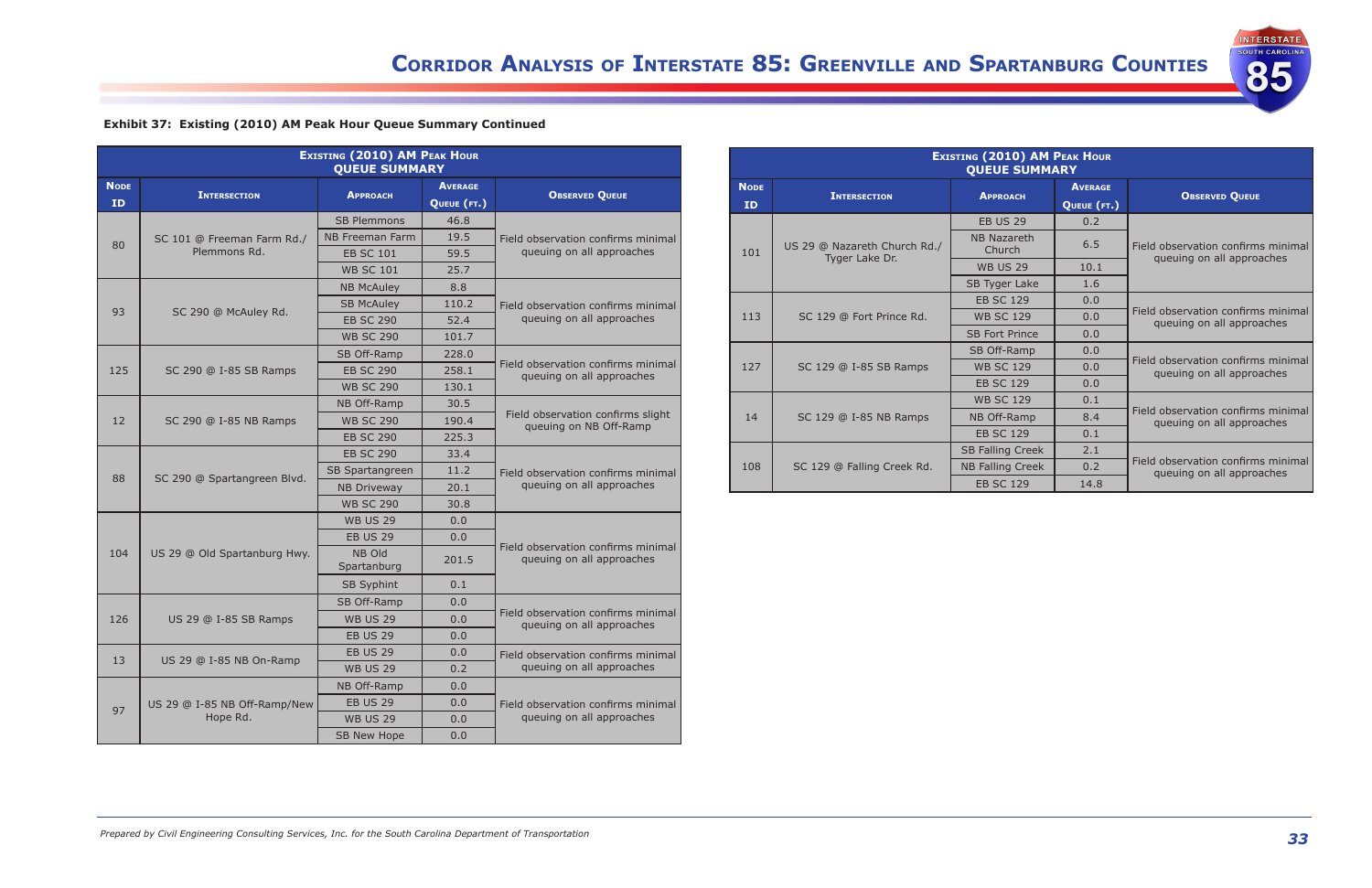**INTERSTATE DUTH CAROLIN** 

85

#### **PM PEAK HOUR**

Exhibits 38 through 40 show the output data provided by the VISSIM modeling software for the PM peak hour.

#### **Exhibit 38:  Existing (2010) PM Peak Hour Signalized Intersection LOS**

| <b>EXISTING (2010) PM PEAK HOUR</b><br><b>SIGNALIZED INTERSECTION DELAY &amp; LOS</b> |                                                     |                        |                             |                           |  |  |  |
|---------------------------------------------------------------------------------------|-----------------------------------------------------|------------------------|-----------------------------|---------------------------|--|--|--|
| <b>NODE ID</b>                                                                        | <b>INTERSECTION</b>                                 | <b>VOLUME</b><br>(vPH) | <b>Avg. DELAY</b><br>(sec.) | <b>LOS</b>                |  |  |  |
| 17                                                                                    | Augusta Rd. @ Chalmers Rd.                          | 1720                   | 5.1                         | A                         |  |  |  |
| 119                                                                                   | Augusta Rd. @ I-85 SB Ramps                         | 1863                   | 10.0                        | A                         |  |  |  |
| $\mathbf{1}$                                                                          | Augusta Rd. @ I-85 NB Ramps                         | 1705                   | 8.1                         | A                         |  |  |  |
| 19                                                                                    | Augusta Rd. @ Woodmede Way                          | 1666                   | 14.1                        | B                         |  |  |  |
| 28                                                                                    | Pleasantburg Dr. @ Chalmers Rd.                     | 1955                   | 8.4                         | $\overline{A}$            |  |  |  |
| 27                                                                                    | Pleasantburg Dr. @ Impact Dr./Melvin Dr.            | 3110                   | 7.2                         | $\mathsf{A}$              |  |  |  |
| 120                                                                                   | Mauldin Rd. @ I-85 SB Ramps                         | 1905                   | 4.5                         | A                         |  |  |  |
| 3 <sup>1</sup>                                                                        | Mauldin Rd. @ I-85 NB Ramps                         | 2707                   | 7.3                         | A                         |  |  |  |
| 36                                                                                    | Mauldin Rd. @ Parkins Mill Rd.                      | 2620                   | 10.5                        | B                         |  |  |  |
| 43                                                                                    | US 276 (Laurens Rd.) @ Duvall Dr.                   | 2540                   | 30.4                        | $\mathsf{C}$              |  |  |  |
| 49                                                                                    | Woodruff Rd. @ Woodruff Industrial Dr.              | 2508                   | 25.6                        | $\mathsf{C}$              |  |  |  |
| 122                                                                                   | Woodruff Rd. @ I-85 SB Ramps                        | 2875                   | 24.4                        | C                         |  |  |  |
| 5                                                                                     | Woodruff Rd. @ I-85 NB Ramps                        | 2198                   | 19.0                        | B                         |  |  |  |
| 48                                                                                    | Woodruff Rd. @ Carolina Point Pkwy./I-85 NB On-Ramp | 1976                   | 9.8                         | $\overline{A}$            |  |  |  |
| 59                                                                                    | Pelham Rd. @ The Pkwy./I-85 SB On-Ramp              | 3194                   | 33.7                        | $\mathsf{C}$              |  |  |  |
| 123                                                                                   | Pelham Rd. @ I-85 SB Ramps                          | 2320                   | 25.4                        | $\mathsf{C}$              |  |  |  |
| $7^{\circ}$                                                                           | Pelham Rd. @ I-85 NB Ramps                          | 2841                   | 24.1                        | $\mathsf{C}$              |  |  |  |
| 64                                                                                    | Pelham Rd. @ Garlington Rd./Boland Ct.              | 2594                   | 21.6                        | $\mathsf{C}$              |  |  |  |
| 70                                                                                    | SC 14 @ Johns Rd.                                   | 3447                   | 18.0                        | B.                        |  |  |  |
| 8                                                                                     | SC 14 @ I-85 Ramps                                  | 2772                   | 31.6                        | $\mathsf{C}$              |  |  |  |
| 84                                                                                    | SC 101 @ BMW Entrance/Caliber Ridge Rd.             | 2456                   | 26.0                        | $\mathsf{C}$              |  |  |  |
| 124                                                                                   | SC 101 @ I-85 SB Ramps                              | 1928                   | 11.9                        | B                         |  |  |  |
| 11                                                                                    | SC 101 @ I-85 NB Ramps                              | 2037                   | 14.1                        | B                         |  |  |  |
| 80                                                                                    | SC 101 @ Freeman Farm Rd./Plemmons Rd.              | 2222                   | 10.2                        | <sub>B</sub>              |  |  |  |
| 93                                                                                    | SC 290 @ McAuley Rd.                                | 2447                   | 17.5                        | B                         |  |  |  |
| 125                                                                                   | SC 290 @ I-85 SB Ramps                              | 3132                   | 31.5                        | C                         |  |  |  |
| 12                                                                                    | SC 290 @ I-85 NB Ramps                              | 3556                   | 29.6                        | $\mathsf{C}$              |  |  |  |
| 88                                                                                    | SC 290 @ Spartangreen Blvd.                         | 3177                   | 8.8                         | $\boldsymbol{\mathsf{A}}$ |  |  |  |
| 101                                                                                   | US 29 @ Nazareth Church Rd./Tyger Lake Dr.          | 2633                   | 12.5                        | B                         |  |  |  |

#### **Exhibit 39:  Existing (2010) PM Peak Hour Unsignalized Intersection LOS**

| <b>EXISTING (2010) PM PEAK HOUR</b><br><b>UNSIGNALIZED INTERSECTION DELAY &amp; LOS</b> |                                                     |                                         |                |  |  |  |
|-----------------------------------------------------------------------------------------|-----------------------------------------------------|-----------------------------------------|----------------|--|--|--|
| <b>NODE ID</b>                                                                          | <b>INTERSECTION</b>                                 | <b>SIDE STREET AVG.</b><br>DELAY (SEC.) | <b>LOS</b>     |  |  |  |
| 32                                                                                      | Mauldin Rd. @ N. Kings Rd.                          | 16.5                                    | $\mathsf{C}$   |  |  |  |
| 40                                                                                      | US 276 (Laurens Rd.) @ Frontage Rd.                 | 650.2                                   | F              |  |  |  |
| 121                                                                                     | US 276 (Laurens Rd.) @ St. Joseph's Dr.             | 152.2                                   | F              |  |  |  |
| 66                                                                                      | SC 14 @ E. Phillips Rd.                             | 7.4                                     | $\overline{A}$ |  |  |  |
| 77                                                                                      | Brockman-McClimon Rd. Ramps @ Brockman-McClimon Rd. | 7.8                                     | $\overline{A}$ |  |  |  |
| 104                                                                                     | US 29 @ Old Spartanburg Hwy.                        | 11.6                                    | <sub>B</sub>   |  |  |  |
| 126                                                                                     | US 29 @ I-85 SB Ramps                               | 14.0                                    | B              |  |  |  |
| 13                                                                                      | US 29 @ I-85 NB On-Ramp                             | 7.4                                     | $\mathsf{A}$   |  |  |  |
| 97                                                                                      | US 29 @ I-85 NB Off-Ramp/New Hope Rd.               | 21.3                                    | $\mathsf{C}$   |  |  |  |
| 14                                                                                      | SC 129 @ I-85 NB Ramps                              | 9.4                                     | A              |  |  |  |
| 108                                                                                     | 3.6<br>SC 129 @ Falling Creek Rd.                   |                                         |                |  |  |  |
| 113                                                                                     | 9.2<br>SC 129 @ Fort Prince Rd.<br>$\overline{A}$   |                                         |                |  |  |  |
| 127                                                                                     | SC 129 @ I-85 SB Ramps                              | 9.5                                     | $\overline{A}$ |  |  |  |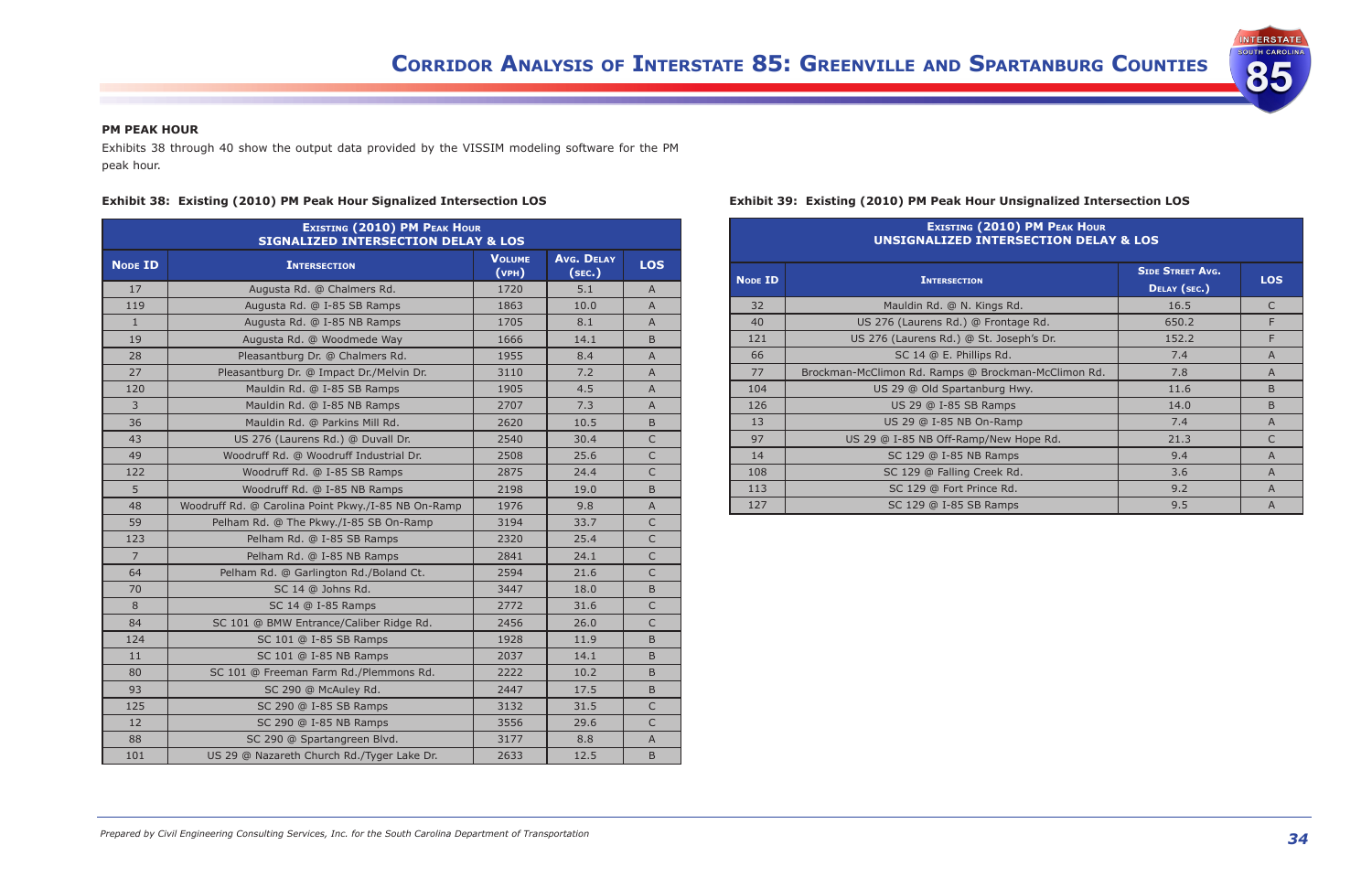**INTERSTATE** OUTH CAROLIN

85

### **Exhibit 40:  Existing (2010) PM Peak Hour Queue Summary**

| <b>EXISTING (2010) PM PEAK HOUR</b><br><b>QUEUE SUMMARY</b> |                                              |                        |                |                                                                 |  |  |
|-------------------------------------------------------------|----------------------------------------------|------------------------|----------------|-----------------------------------------------------------------|--|--|
| <b>NODE</b>                                                 | <b>INTERSECTION</b>                          | <b>APPROACH</b>        | <b>AVERAGE</b> | <b>OBSERVED QUEUE</b>                                           |  |  |
| <b>ID</b>                                                   |                                              |                        | QUEUE (FT.)    |                                                                 |  |  |
|                                                             |                                              | SB Augusta             | 4.9            |                                                                 |  |  |
| 17                                                          | Augusta Rd. @ Chalmers Rd.                   | <b>WB Chalmers</b>     | 23.3           | Field observation confirms<br>minimal queuing on all approaches |  |  |
|                                                             |                                              | <b>NB Augusta</b>      | 6.5            |                                                                 |  |  |
|                                                             |                                              | SB Off-Ramp            | 45.9           |                                                                 |  |  |
| 119                                                         | Augusta Rd. @ I-85 SB Ramps                  | <b>NB Augusta</b>      | 6.9            | Field observation confirms minimal<br>queuing on all approaches |  |  |
|                                                             |                                              | SB Augusta             | 10.9           |                                                                 |  |  |
|                                                             |                                              | SB Augusta             | 3.7            |                                                                 |  |  |
| $\mathbf{1}$                                                | Augusta Rd. @ I-85 NB Ramps                  | NB Off-Ramp            | 40.2           | Field observation confirms minimal<br>queuing on all approaches |  |  |
|                                                             |                                              | <b>NB Augusta</b>      | 4.6            |                                                                 |  |  |
|                                                             |                                              | <b>WB Driveway</b>     | 4.3            |                                                                 |  |  |
| 19                                                          |                                              | <b>NB Augusta</b>      | 10.9           | Field observation confirms minimal                              |  |  |
|                                                             | Augusta Rd. @ Woodmede Way                   | EB Woodmede            | 88.5           | queuing on all approaches                                       |  |  |
|                                                             |                                              | SB Augusta             | 13.1           |                                                                 |  |  |
|                                                             |                                              | <b>EB Chalmers</b>     | 33.6           |                                                                 |  |  |
| 28                                                          | Pleasantburg Dr. @ Chalmers<br>Rd.           | <b>SB Pleasantburg</b> | 8.4            | Field observation confirms minimal                              |  |  |
|                                                             |                                              | <b>NB Pleasantburg</b> | 9.9            | queuing on all approaches                                       |  |  |
|                                                             |                                              | <b>WB Chalmers</b>     | 5.1            |                                                                 |  |  |
|                                                             |                                              | SB Pleasantburg        | 12.5           |                                                                 |  |  |
| 27                                                          | Pleasantburg Dr. @ Impact Dr./<br>Melvin Dr. | <b>NB Pleasantburg</b> | 14.1           | Field observation confirms minimal                              |  |  |
|                                                             |                                              | EB Impact              | 24.5           | queuing on all approaches                                       |  |  |
|                                                             |                                              | <b>WB Melvin</b>       | 10.0           |                                                                 |  |  |
|                                                             |                                              | <b>EB Mauldin</b>      | 0.0            |                                                                 |  |  |
| 32                                                          | Mauldin Rd. @ N. Kings Rd.                   | <b>SB Kings</b>        | 2.3            | Field observation confirms minimal<br>queuing on all approaches |  |  |
|                                                             |                                              | <b>WB Mauldin</b>      | 0.2            |                                                                 |  |  |
|                                                             |                                              | <b>WB Mauldin</b>      | 4.1            | Field observation confirms minimal                              |  |  |
| 120                                                         | Mauldin Rd. @ I-85 SB Ramps                  | SB Off-Ramp            | 9.7            | queuing on all approaches                                       |  |  |
|                                                             |                                              | <b>EB Mauldin</b>      | 9.0            |                                                                 |  |  |
|                                                             |                                              | NB Off-Ramp            | 18.1           |                                                                 |  |  |
| 3                                                           | Mauldin Rd. @ I-85 NB Ramps                  | <b>EB Mauldin</b>      | 45.1           | Field observation confirms minimal<br>queuing on all approaches |  |  |
|                                                             |                                              | <b>WB Mauldin</b>      | 13.8           |                                                                 |  |  |
|                                                             |                                              | <b>WB Mauldin</b>      | 11.0           |                                                                 |  |  |
| 36                                                          | Mauldin Rd. @ Parkins Mill Rd.               | <b>EB Mauldin</b>      | 20.9           | Field observation confirms minimal<br>queuing on all approaches |  |  |
|                                                             |                                              | <b>SB Parkins Mill</b> | 99.5           |                                                                 |  |  |

| <b>EXISTING (2010) PM PEAK HOUR</b><br><b>QUEUE SUMMARY</b> |                                                        |                           |                               |                                                                 |  |  |
|-------------------------------------------------------------|--------------------------------------------------------|---------------------------|-------------------------------|-----------------------------------------------------------------|--|--|
| <b>NODE</b><br><b>ID</b>                                    | <b>INTERSECTION</b>                                    | <b>APPROACH</b>           | <b>AVERAGE</b><br>QUEUE (FT.) | <b>OBSERVED QUEUE</b>                                           |  |  |
|                                                             |                                                        | <b>NB Duvall</b>          | 307.9                         |                                                                 |  |  |
| 43                                                          | US 276 (Laurens Rd.) @ Duvall<br>Dr.                   | <b>WB Laurens</b>         | 17.4                          | Field observation confirms minimal<br>queuing on all approaches |  |  |
|                                                             |                                                        | <b>EB Laurens</b>         | 397.4                         |                                                                 |  |  |
|                                                             |                                                        | <b>SB Frontage</b>        | 529.4                         |                                                                 |  |  |
| 40                                                          | US 276 (Laurens Rd.) @<br>Frontage Rd.                 | FB Laurens                | 4.0                           | Field observation confirms slight<br>queue on SB Frontage Rd.   |  |  |
|                                                             |                                                        | <b>WB Laurens</b>         | 0.7                           |                                                                 |  |  |
|                                                             |                                                        | <b>EB Laurens</b>         | 49.7                          | Field observation shows minor                                   |  |  |
| 121                                                         | US 276 (Laurens Rd.) @ St.<br>Joseph's Dr.             | NB St. Joseph's           | 1009.6                        | queuing on NB St. Joseph's                                      |  |  |
|                                                             |                                                        | <b>WB Laurens</b>         | 17.2                          | approach                                                        |  |  |
|                                                             |                                                        | NB Woodruff<br>Industrial | 142.0                         |                                                                 |  |  |
| 49                                                          | Woodruff Rd. @ Woodruff                                | <b>EB Woodruff</b>        | 73.4                          | Field observation confirms minimal                              |  |  |
|                                                             | Industrial Dr.                                         | SB Power Dr.              | 48.8                          | queuing on all approaches                                       |  |  |
|                                                             |                                                        | <b>WB Woodruff</b>        | 47.2                          |                                                                 |  |  |
|                                                             | Woodruff Rd. @ I-85 SB Ramps                           | SB Off-Ramp               | 40.0                          | Field observation confirms minimal<br>queuing on all approaches |  |  |
| 122                                                         |                                                        | <b>EB Woodruff</b>        | 102.3                         |                                                                 |  |  |
|                                                             |                                                        | <b>WB Woodruff</b>        | 147.9                         |                                                                 |  |  |
|                                                             |                                                        | NB Off-Ramp               | 99.1                          |                                                                 |  |  |
| 5                                                           | Woodruff Rd. @ I-85 NB Ramps                           | <b>EB Woodruff</b>        | 16.8                          | Field observation confirms slight<br>queue on NB off-ramp       |  |  |
|                                                             |                                                        | WB Woodruff               | 30.8                          |                                                                 |  |  |
|                                                             |                                                        | NB Carolina Point         | 44.7                          |                                                                 |  |  |
| 48                                                          | Woodruff Rd. @ Carolina Point<br>Pkwy./I-85 NB On-Ramp | <b>WB Woodruff</b>        | 8.6                           | Field observation confirms minimal<br>queuing on all approaches |  |  |
|                                                             |                                                        | <b>EB Woodruff</b>        | 143.5                         |                                                                 |  |  |
|                                                             |                                                        | <b>WB Pelham</b>          | 72.4                          |                                                                 |  |  |
| 59                                                          | Pelham Rd. @ The Pkwy./I-85<br>SB On-Ramp              | EB Pelham                 | 307.6                         | Field observation confirms<br>queuing on EB Pelham Rd.          |  |  |
|                                                             |                                                        | SB The Pkwy.              | 425.4                         |                                                                 |  |  |
|                                                             |                                                        | <b>WB Pelham</b>          | 258.7                         |                                                                 |  |  |
| 123                                                         | Pelham Rd. @ I-85 SB Ramps                             | SB Off-Ramp               | 163.8                         | Field observation confirms<br>queuing on Pelham Rd.             |  |  |
|                                                             |                                                        | EB Pelham                 | 133.1                         |                                                                 |  |  |
|                                                             |                                                        | NB Off-Ramp               | 323.0                         | Field observation confirms                                      |  |  |
| 7                                                           | Pelham Rd. @ I-85 NB Ramps                             | <b>EB Pelham</b>          | 228.2                         | queuing on Pelham Rd. and I-85                                  |  |  |
|                                                             |                                                        | <b>WB Pelham</b>          | 47.6                          | NB Off-Ramp                                                     |  |  |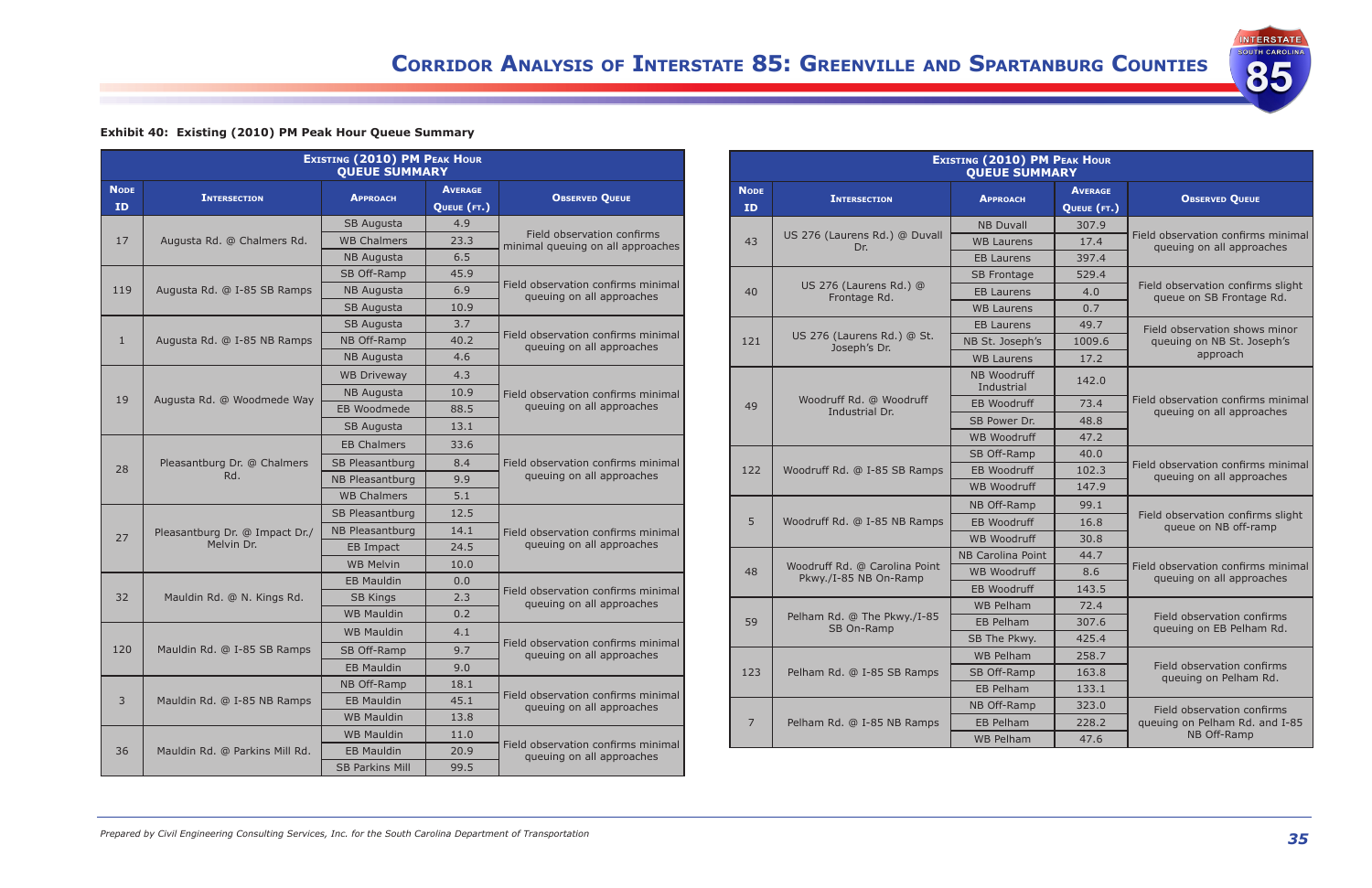84 SC 101 @ BMW Entrance/

124 | SC 101 @ I-85 SB Ramps

11 | SC 101 @ I-85 NB Ramps

| Exhibit 40: Existing (2010) PM Peak Hour Queue Summary Continued |  |  |  |  |  |  |  |
|------------------------------------------------------------------|--|--|--|--|--|--|--|
|------------------------------------------------------------------|--|--|--|--|--|--|--|

| <b>EXISTING (2010) PM PEAK HOUR</b><br><b>QUEUE SUMMARY</b> |                                                        |                             |                               |                                                                 |  |  |
|-------------------------------------------------------------|--------------------------------------------------------|-----------------------------|-------------------------------|-----------------------------------------------------------------|--|--|
| <b>NODE</b><br><b>ID</b>                                    | <b>INTERSECTION</b>                                    | <b>APPROACH</b>             | <b>AVERAGE</b><br>QUEUE (FT.) | <b>OBSERVED QUEUE</b>                                           |  |  |
|                                                             |                                                        | <b>WB Pelham</b>            | 61.7                          |                                                                 |  |  |
| 64                                                          | Pelham Rd. @ Garlington Rd./                           | <b>NB Garlington</b>        | 151.3                         | Field observation confirms minimal                              |  |  |
|                                                             | Boland Ct.                                             | <b>SB Boland</b>            | 18.2                          | queuing on all approaches                                       |  |  |
|                                                             |                                                        | EB Pelham                   | 126.9                         |                                                                 |  |  |
|                                                             |                                                        | <b>NB SC 14</b>             | 116.6                         |                                                                 |  |  |
|                                                             | 70<br>SC 14 @ Johns Rd.                                | EB Johns                    | 15.9                          | Field observation confirms minimal                              |  |  |
|                                                             |                                                        | WB Johns                    | 39.6                          | queuing on all approaches                                       |  |  |
|                                                             |                                                        | <b>SB SC 14</b>             | 42.0                          |                                                                 |  |  |
|                                                             | SC 14 @ I-85 Ramps                                     | <b>NB SC 14</b>             | 51.7                          |                                                                 |  |  |
| 8                                                           |                                                        | <b>SB SC 14</b>             | 44.8                          | Field observation confirms minimal                              |  |  |
|                                                             |                                                        | SB Off-Ramp                 | 41.3                          | queuing on all approaches                                       |  |  |
|                                                             |                                                        | NB Off-Ramp                 | 140.5                         |                                                                 |  |  |
|                                                             |                                                        | <b>WB Phillips</b>          | 0.0                           |                                                                 |  |  |
| 66                                                          | SC 14 @ E. Phillips Rd.                                | <b>EB Phillips</b>          | 0.0                           | Field observation confirms minimal                              |  |  |
|                                                             |                                                        | <b>NB SC 14</b>             | 0.0                           | queuing on all approaches                                       |  |  |
|                                                             |                                                        | <b>SB SC 14</b>             | 0.0                           |                                                                 |  |  |
|                                                             |                                                        | <b>NB Brockman</b><br>Ramps | 0.0                           |                                                                 |  |  |
| 77                                                          | Brockman-McClimon Rd. Ramps<br>@ Brockman-McClimon Rd. | <b>EB Brockman</b>          | 0.0                           | Field observation confirms minimal<br>queuing on all approaches |  |  |
|                                                             |                                                        | <b>SB Brockman</b><br>Ramps | 0.0                           |                                                                 |  |  |
|                                                             |                                                        | <b>WB SC 101</b>            | 79.0                          |                                                                 |  |  |

NB BMW Entrance | 41.3 SB Caliber Ridge 25.9 EB SC 101 70.6

SB Off-Ramp | 73.3

 $NB$  Off-Ramp  $\vert$  47.4

**WB SC 14** 

EB SC 101

Caliber Ridge Rd.

**INTERSTATE SOUTH CAROLINA** 

85

Field observation confirms minimal queuing on all approaches

Field observation confirms minimal

Field observation confirms minimal

EB SC 14 6.0 Freid observation confirms mini-<br>WB SC 14 3.9 dieting on all approaches

WB SC 101 8.3 Field Observation commits mini-<br>EB SC 101 27.9

| <b>EXISTING (2010) PM PEAK HOUR</b><br><b>QUEUE SUMMARY</b> |                              |                        |                               |                                                                 |  |  |
|-------------------------------------------------------------|------------------------------|------------------------|-------------------------------|-----------------------------------------------------------------|--|--|
| <b>NODE</b><br><b>ID</b>                                    | <b>INTERSECTION</b>          | <b>APPROACH</b>        | <b>AVERAGE</b><br>QUEUE (FT.) | <b>OBSERVED QUEUE</b>                                           |  |  |
|                                                             |                              | <b>SB Plemmons</b>     | 81.2                          |                                                                 |  |  |
|                                                             | SC 101 @ Freeman Farm Rd./   | <b>NB Freeman Farm</b> | 46.3                          | Field observation confirms minimal                              |  |  |
| 80                                                          | Plemmons Rd.                 | <b>EB SC 101</b>       | 40.0                          | queuing on all approaches                                       |  |  |
|                                                             |                              | <b>WB SC 101</b>       | 7.1                           |                                                                 |  |  |
|                                                             |                              | <b>NB McAulev</b>      | 37.4                          |                                                                 |  |  |
| 93                                                          |                              | <b>SB McAuley</b>      | 56.0                          | Field observation confirms minimal                              |  |  |
|                                                             | SC 290 @ McAuley Rd.         | <b>EB SC 290</b>       | 39.9                          | queuing on all approaches                                       |  |  |
|                                                             |                              | <b>WB SC 290</b>       | 35.8                          |                                                                 |  |  |
|                                                             |                              | SB Off-Ramp            | 65.9                          |                                                                 |  |  |
| 125                                                         | SC 290 @ I-85 SB Ramps       | <b>EB SC 290</b>       | 138.4                         | Field observation confirms slight<br>queuing on SC 290          |  |  |
|                                                             |                              | <b>WB SC 290</b>       | 153.0                         |                                                                 |  |  |
| 12                                                          |                              | NB Off-Ramp            | 30.9                          |                                                                 |  |  |
|                                                             | SC 290 @ I-85 NB Ramps       | <b>WB SC 290</b>       | 202.8                         | Field observation confirms slight<br>queuing on SC 290          |  |  |
|                                                             |                              | <b>EB SC 290</b>       | 110.0                         |                                                                 |  |  |
|                                                             | SC 290 @ Spartangreen Blvd.  | <b>EB SC 290</b>       | 10.1                          |                                                                 |  |  |
| 88                                                          |                              | SB Spartangreen        | 40.0                          | Field observation confirms minimal                              |  |  |
|                                                             |                              | <b>NB Driveway</b>     | 36.8                          | queuing on all approaches                                       |  |  |
|                                                             |                              | <b>WB SC 290</b>       | 12.7                          |                                                                 |  |  |
|                                                             |                              | <b>WB US 29</b>        | 0.0                           |                                                                 |  |  |
|                                                             |                              | <b>EB US 29</b>        | 0.0                           |                                                                 |  |  |
| 104                                                         | US 29 @ Old Spartanburg Hwy. | NB Old<br>Spartanburg  | 0.0                           | Field observation confirms minimal<br>queuing on all approaches |  |  |
|                                                             |                              | <b>SB Syphint</b>      | 0.0                           |                                                                 |  |  |
|                                                             |                              | SB Off-Ramp            | 0.0                           |                                                                 |  |  |
| 126                                                         | US 29 @ I-85 SB Ramps        | <b>WB US 29</b>        | 0.0                           | Field observation confirms minimal<br>queuing on all approaches |  |  |
|                                                             |                              | <b>EB US 29</b>        | 0.0                           |                                                                 |  |  |
| 13                                                          |                              | <b>EB US 29</b>        | 0.0                           | Field observation confirms minimal                              |  |  |
|                                                             | US 29 @ I-85 NB On-Ramp      | <b>WB US 29</b>        | 26.6                          | queuing on all approaches                                       |  |  |
|                                                             |                              | NB Off-Ramp            | 0.0                           |                                                                 |  |  |
| 97                                                          | US 29 @ I-85 NB Off-Ramp/New | <b>EB US 29</b>        | 0.0                           | Field observation confirms minimal                              |  |  |
|                                                             | Hope Rd.                     | <b>WB US 29</b>        | 0.0                           | queuing on all approaches                                       |  |  |
|                                                             |                              | SB New Hope            | 0.0                           |                                                                 |  |  |
|                                                             |                              |                        |                               |                                                                 |  |  |